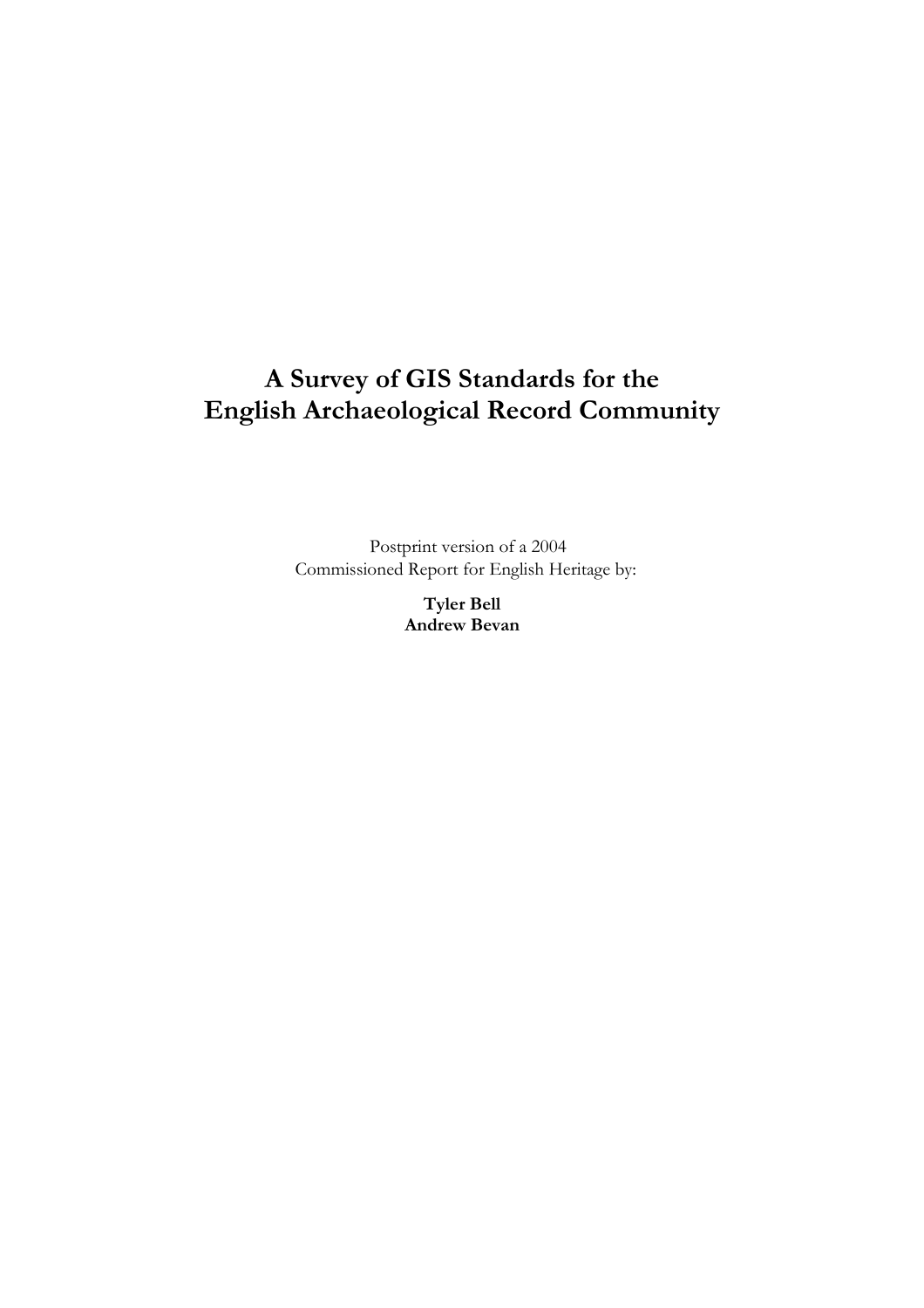# **Acknowledgements**

Thanks are due in particular to Matthew Stiff and Martin Newman for their continuous support and advice over a period of several months. David Batchelor, Alice Frogatt and Brian Hopper also offered helpful opinions on an early draft of the survey form. In addition, we are all grateful to the respondents who took the time to fill in the online form at a notoriously busy time of year and/or who were extremely accommodating when contacted directly by telephone. Vuk Trifkovic, Gary Lock, and Andrew Lacombe all provided helpful commentary on the final version of this report.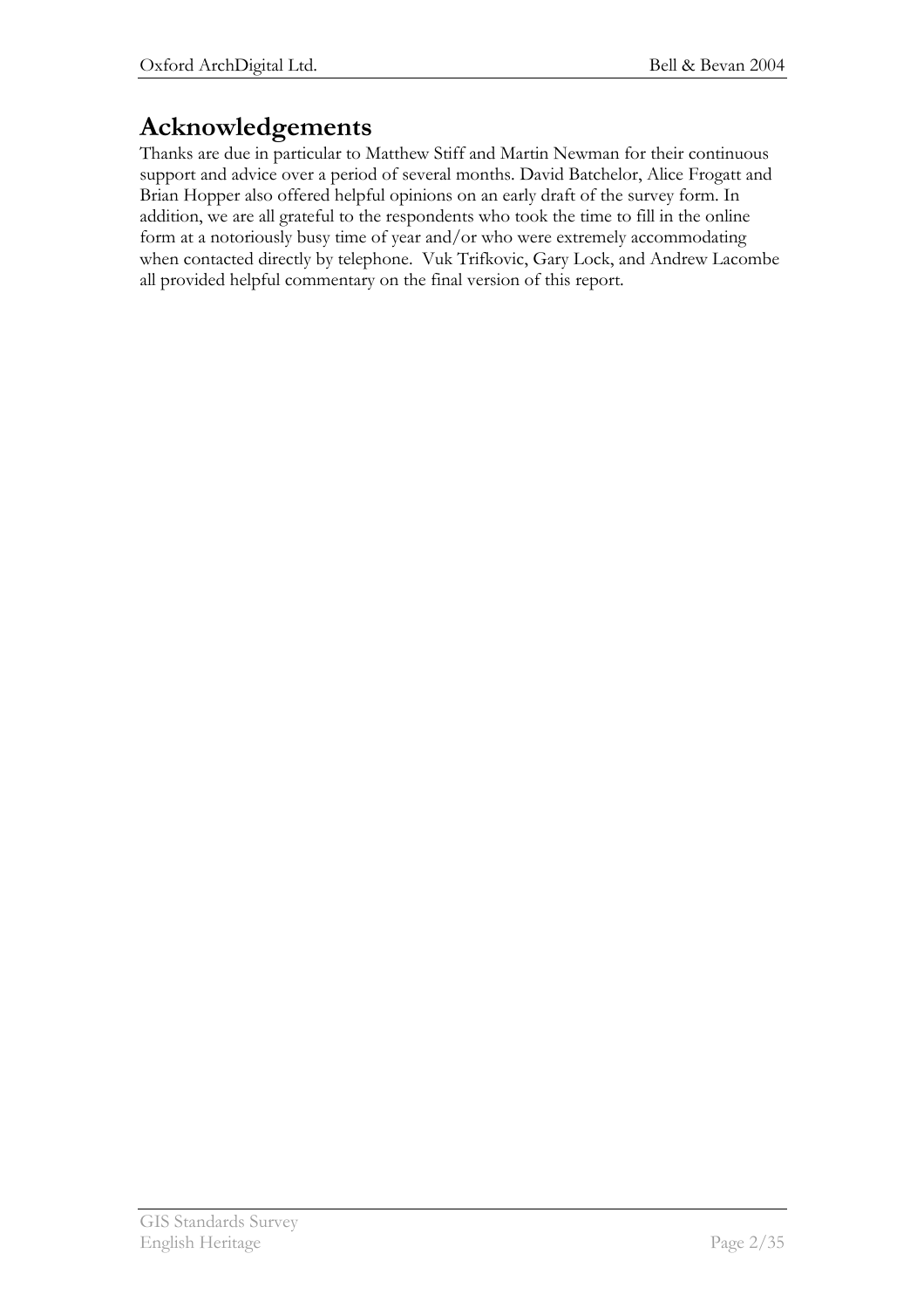# **Table of Contents**

| 1. |        |                                                     |     |
|----|--------|-----------------------------------------------------|-----|
| 2. |        |                                                     |     |
| 3. |        |                                                     |     |
|    | 3.1.   | General                                             | 9   |
|    | 3.1.1. |                                                     |     |
|    | 3.1.2. |                                                     |     |
|    | 3.2.   | <b>Technical Infrastructure</b>                     | 12  |
|    | 3.3.   | Data                                                | 13  |
|    | 3.4.   | Exchange                                            | 17  |
| 4. |        |                                                     | 20  |
|    | 4.1.   | Geographic Markup Language: GML                     | 20  |
|    | 4.2.   | Well Known Text: WKT                                | 21  |
|    | 4.3.   | <b>Simple Features SQL: SFS</b>                     | 23  |
|    | 4.4.   | Web Map Services: WMS                               | 23  |
|    | 4.5.   | <b>Web Feature Services: WFS</b>                    | 24  |
|    | 4.6.   | The FISH Toolkit: MIDAS Spatial Schema              | 24  |
|    | 4.7.   | <b>New Initiatives: Assessments and Conclusions</b> | 26  |
| 5. |        |                                                     | 28  |
|    | 5.1.   | <b>Key Findings</b>                                 | 28  |
|    | 5.2.   | <b>Recommendations</b>                              | 29  |
| 6. |        |                                                     | .30 |
| 7. |        |                                                     |     |
| 8. |        |                                                     | .32 |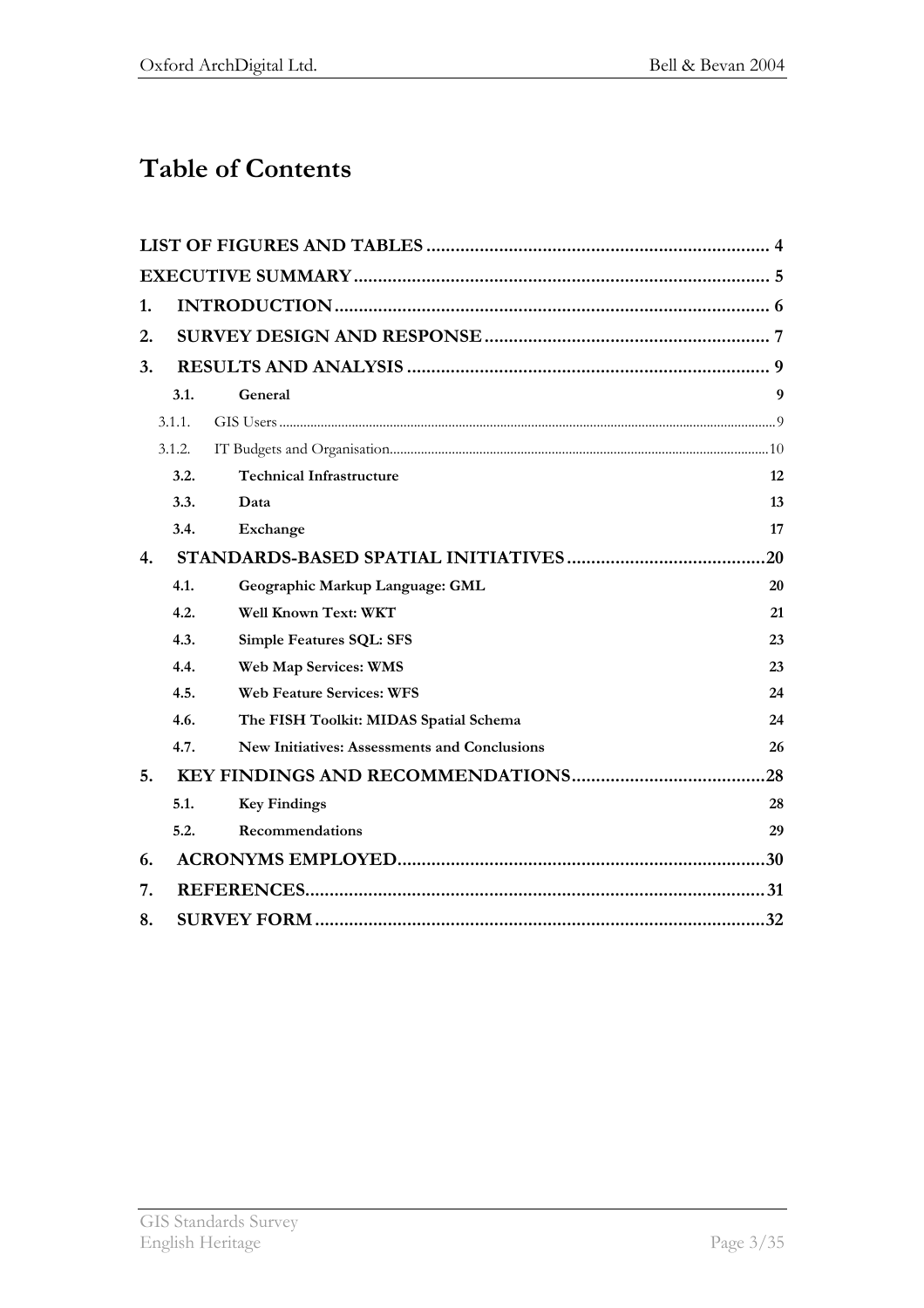# **List of Figures and Tables**

## **Figures:**

| Figure 1 - Map of English Local Authority areas with responding HERs shown in orange and UADs                |
|--------------------------------------------------------------------------------------------------------------|
| Figure 2 - Survey Responses by HER type. Percentages refer to the proportion of sampled English              |
| Figure 3 - Boxplot of GIS users and specialists as a proportion of overall archaeological personnel in       |
| Figure 4 - Percentage of English HER-holding bodies using different types of GIS learning provision.         |
| Figure 5 - Boxplot summarising the relative use of the HER GIS for different activities 14                   |
|                                                                                                              |
| Figure 7 - Boxplot (left) and triangular plot (right) expressing the current state of spatial data recording |
| Figure 8 - Percentage of English HER-holding bodies using different methods of in-house spatial data         |

## **Tables:**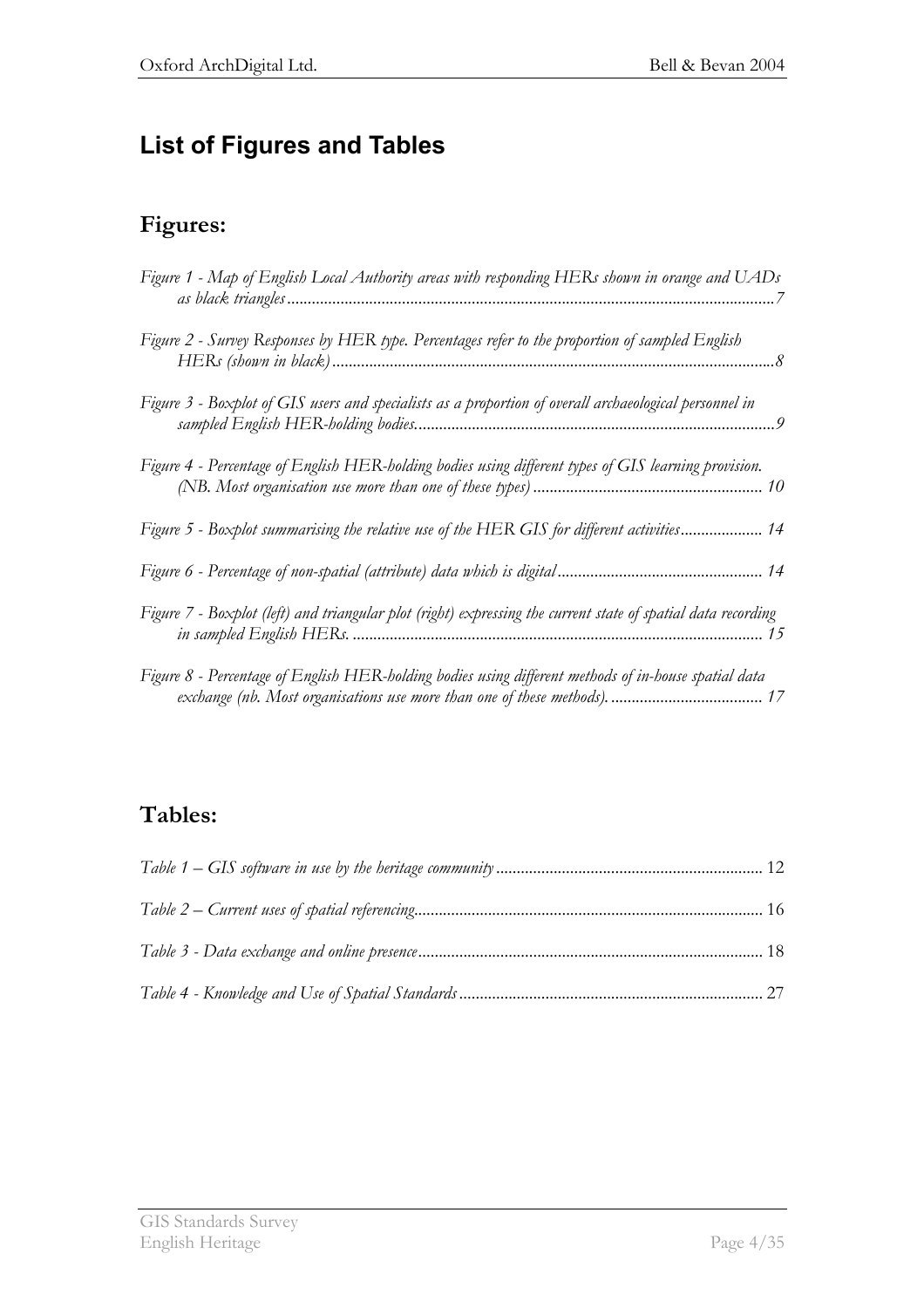# **Executive Summary**

This survey has documented the current uptake of GIS and GI standards in the English archaeological record-keeping community. The results suggest clearly that GIS is now in widespread use and that the majority of SMR staff are relatively comfortable with this technology and its procedures. Although GIS skills technology are now the norm in most HERs, the GIS tend to be very 'inward looking' and very few initiatives have been taken that focus on interoperability and spatial data exchange.

HERs continue to vary greatly in their organisation vis-à-vis parent authorities, their budgeting, technical expertise, domains of responsibility and interactions with other departments; in many cases, GIS infrastructure (e.g. software licenses, hardware, support) remains part of a wider corporate IT provision. This umbrella arrangement appears to work well on the whole, leading to few feelings of disenfranchisement, and often encouraging economies of scale (e.g. on software licenses). Any best practice guidelines about the management and exchange of spatial heritage data should therefore take account of such corporate structures where possible.

Almost all HERs employ a point coverage for their monument data and have digitized a large proportion, if not all, of their key attribute information. Many have also implemented a polygon-based coverage for monuments. Less fully implemented is the adoption of a comprehensive MIDAS model or the recording of spatial information for photographic archives. However, it is encouraging to see the progress that has been made in spatially enabling HER data since 2002.

HERs continue to exchange information in a wide variety of ways. These diverse practices reveal a healthy level of flexibility with respect to the requirements of the enduser, but a greater degree of consistency, and a more formal set of guidelines, is required. More specifically, investigations should be made into feature-based (rather than layerbased) spatial entity exchange via new XML-based and Open GIS technologies. The final section of this report provides an overview of recent initiatives in spatial interoperability and exchange.

Very few HERs have data online, but many are now considering it. "Online HERs" are primarily envisaged as limited public showcases, but their connection to the Internet can allow them to become participants in a national heritage exchange network. The FISH Toolkit, published during the completion of this survey, was designed to address many of the concerns and issue highlighted by this report. The practical benefits of the FISH toolkit must be actively demonstrated to HERs, especially as they begin to go online (http://www.heritage-standards.org).

The UK digital HER model is extremely ambitious, and is now at a critical juncture because of the large number of HERs that are expected to go online in the next few years. With the skillbase and technology now well-established, the next challenge for English Heritage and other UK heritage organisations will be to encourage, oversee and guide this online advent so that HERs may reach their full potential as networked heritage resources. The key to this process will be the endorsement of existing MIDAS and OGIS data standards in hand with the implementation of XML-based exchange protocols. This combination will ensure that HERs become truly interoperable heritage resources and avoid languishing in independent but idiosyncratic isolation.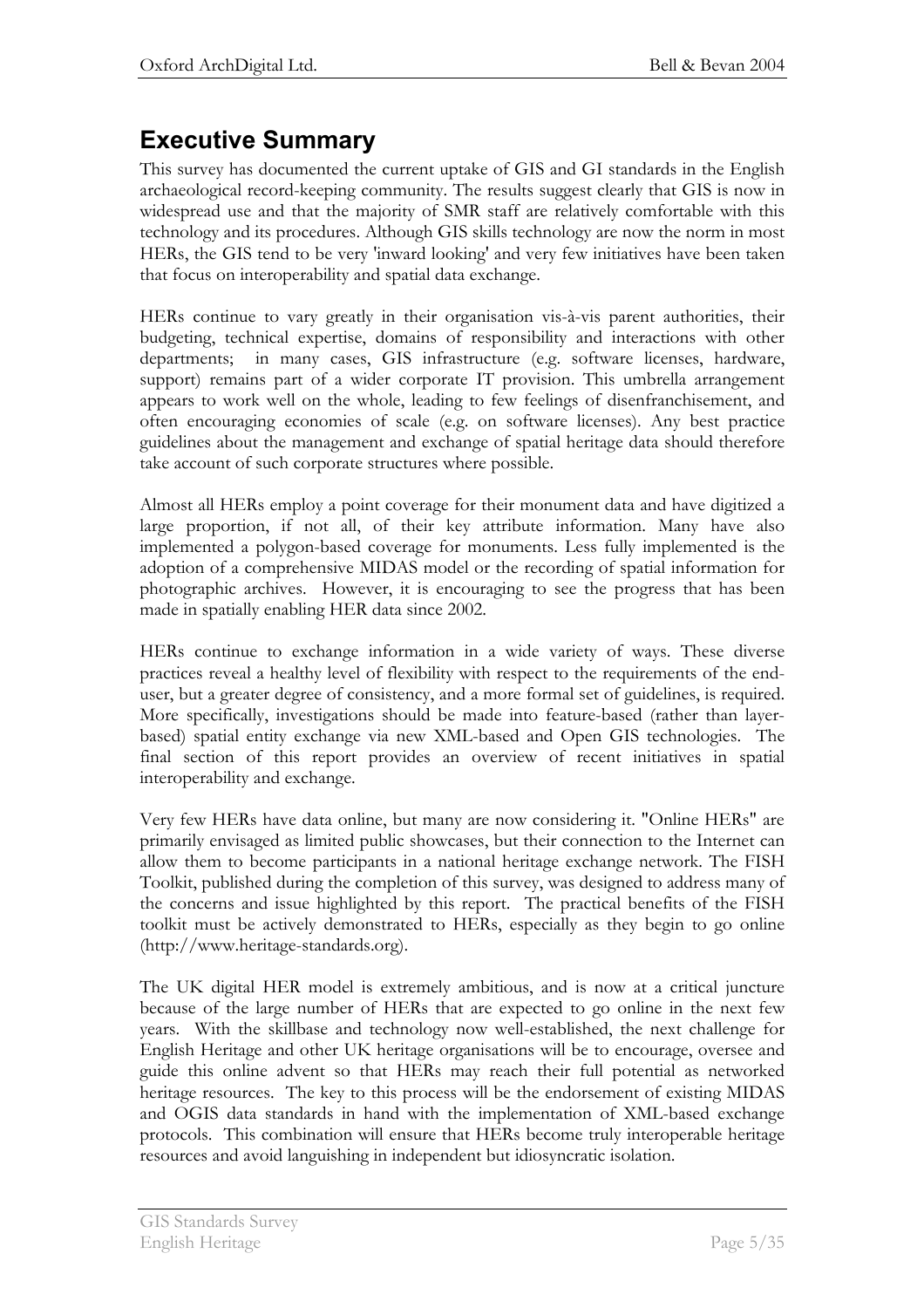## **1. Introduction**

This report considers a range of issues relating to GIS working practices within the English archaeological record community. English Heritage is committed to promoting the collection, documentation and reliable exchange of digital data within this community, including the adoption of GIS and standards. GI standards in particular promote the efficient storage, integration and exchange of often disparate sources of digital heritage information. They also encourage the development of inter-operable GIS components and have been the subject of a wide range of recent national, European and international initiatives, both within the heritage community and beyond.

A systematic approach to inventorying archaeological and historic monuments can be traced back to the creation of the Royal Commission on the Historical Monuments of England in 1908, through the Ordnance Survey card index system of the 1970s, the initially uneven development of full-blown sites and monument records (SMRs) during the 1980-90s, and finally up to the recent extension of SMR remits to include a much broader definition of the heritage environment (Heritage Environment Records or HERs: Baker and Baker 1999; Fernie and Gilman 2000; Gilman 2004). This expanding emphasis, and the ambitious set of objectives associated with it, reflects not only government emphasis on more efficient organisational linkages within the public services *(Modernising Government* 1999), but also a wide range of recent initiatives within the heritage community that emphasise the importance of standardisation, inter-operability and public access to heritage data though the internet.<sup>1</sup>

The EH/ALGAO brief for the following work was "to scope the issues relating to GIS standards and working practices, identify the problems and develop high-level guidelines for best practice," and for this purpose, an on-line questionnaire about current GIS usage was developed and later completed by a large proportion of the English archaeological record community. This report discusses the outcome of this consultation exercise. The first section considers survey design, the responding sample of HERs and their feedback about the nature of the survey questions. Thereafter, the survey results are addressed in detail, following the order of the original questions, and profiling:

- i) the prominence of GIS within the departments managing HERs, including numbers of GIS users/specialists, existing provisions for GIS training and IT budgets (4.1).
- ii) the technical infrastructure underpinning the use of GIS in HERs, including software, operating systems and web map services (4.2).
- iii) the types of digital spatial data stored by HERs, including information about formats and associated attribute data (4.3).
- iv) the way this data is exchanged both within the organisation and beyond it.
- v) the current awareness within the archaeological record community of various standards associated with the provision of geospatial heritage data, including XML, GML, WKT and SVG, as well as related initiatives such as Mastermap and the FISH 'interoperability toolkit' (4.4).

The final part of the report draws these results together and offers a series of recommendations on how GIS usage and data standards can be encouraged and supported.

 $\overline{a}$ 1 *e.g*. ALGAO 2001; APPAG 2003: 18-19; Chitty 2002; also ADS, CIDOC CRM, FISH, HEIRNET, MIDAS, INSCRIPTION.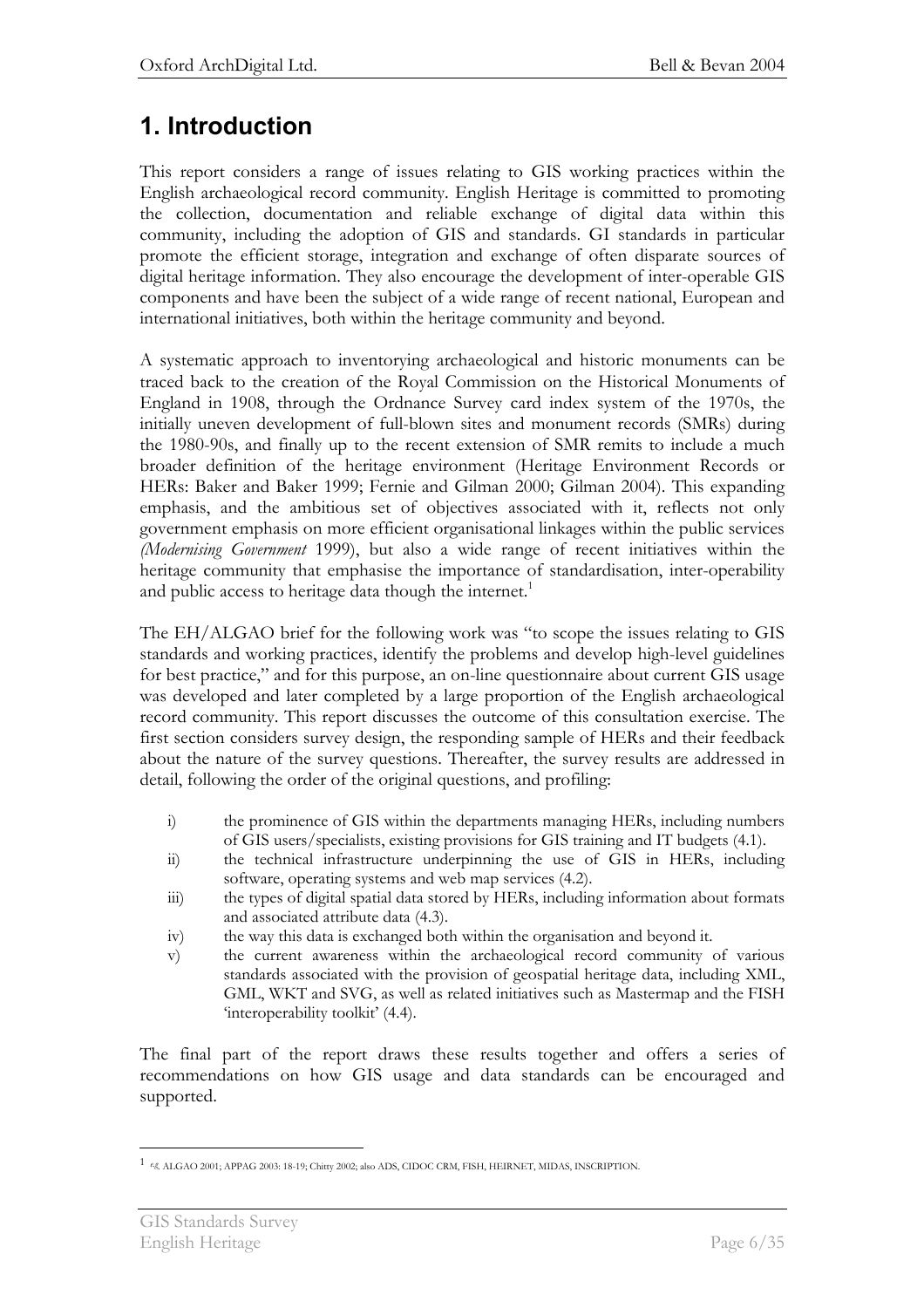## **2. Survey Design and Response**

The survey questionnaire was intended to address a wide range of issues and hence was both long (ca.80 questions) and technically-demanding. Despite these factors, a large number of institutions took the time to respond. Out of an estimated population of 88 English HERs (SMMRA 2004), some 57 (or 65%) replied either on-line or by telephone interview. In addition, four Welsh HERs, 1 Scottish HER, two UK-wide trusts (The National Trust and The Woodland Trust), and a National Park (North York Moors) also took the time to complete the questionnaire. The latter's replies are discussed as useful comparison to the English data in sections below, but are not included as part of the quantitative analysis. Apart from in figure 2, the term 'HER' is used inclusively throughout this report no distinction is made between those institutions that refer to themselves as 'HER's and those who have not yet met the formal requirements for doing so.



*Figure 1 - Map of English Local Authority areas with responding HERs shown in orange and UADs as black triangles*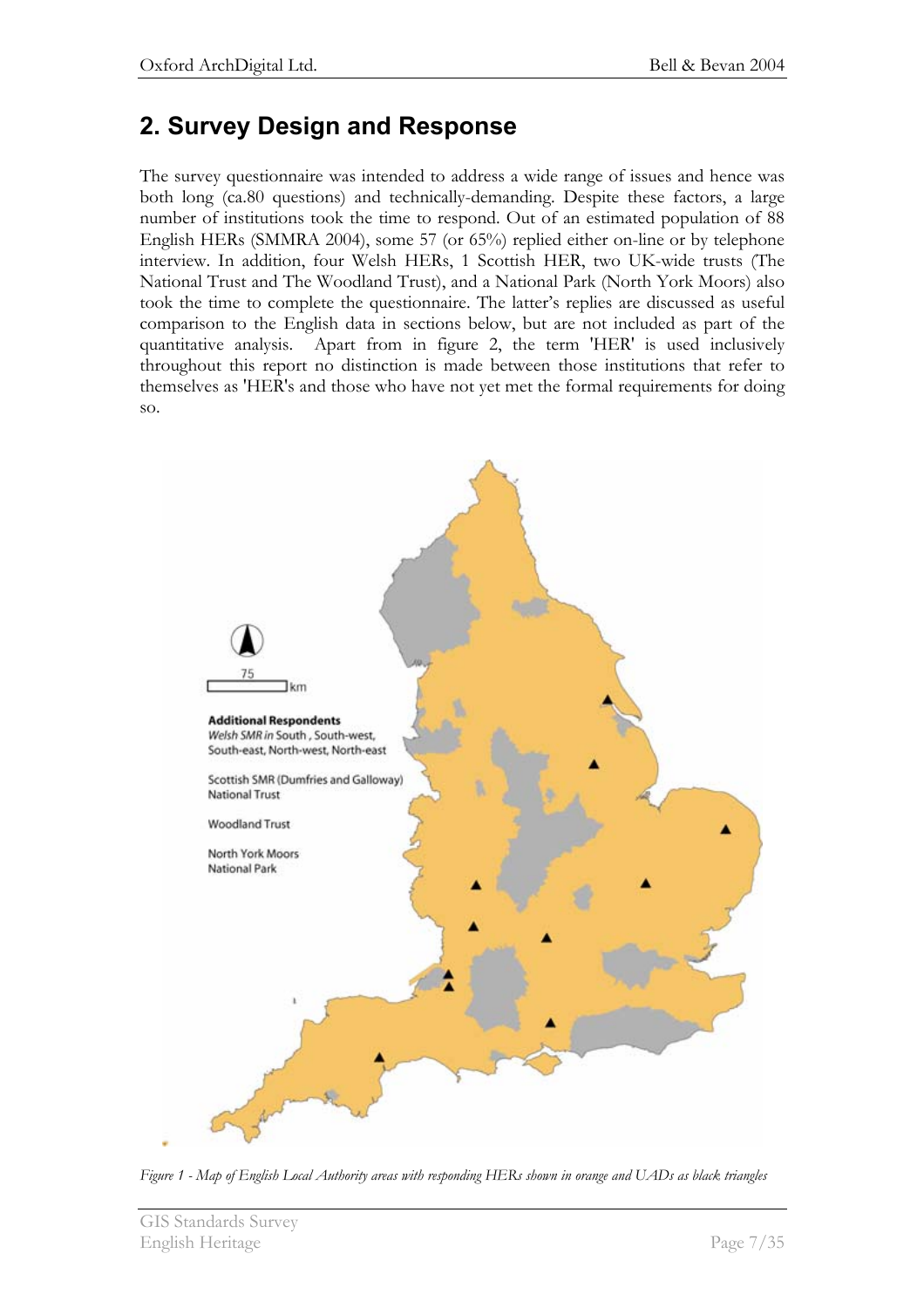The sample of English HERs has a wide geographic spread across the country and seems to be broadly representative of the main types of archaeological record-keeping organisation including county and district-based HERs, SMRs who by their own definition have not yet met the criteria for becoming HERs, as well as Urban Archaeological Databases (UADs), both within parent HERs and stand-alone (figures 1- 2). Within this sample, there are some HERs who state that they have a very limited current capacity to use GIS or record digitally. This proportion is roughly the same as that recorded a few years ago for the total sample of English HERs (Newman 2002), but it remains possible that a small sample bias might have been introduced because HERs with more advanced GIS capabilities were more likely to fill in the survey than those with less. Likewise, some of the questions might be approached either 'optimistically' or 'pessimistically' (e.g. about the number of GIS specialists in their department), but generally both comments from the on-line questionnaire and telephone interviews suggest that most respondents were reporting pragmatically and honestly about the varying state of their technical infrastructure and knowledge.



*Figure 2 - Survey Responses by HER type. Percentages refer to the proportion of sampled English HERs (shown in black)*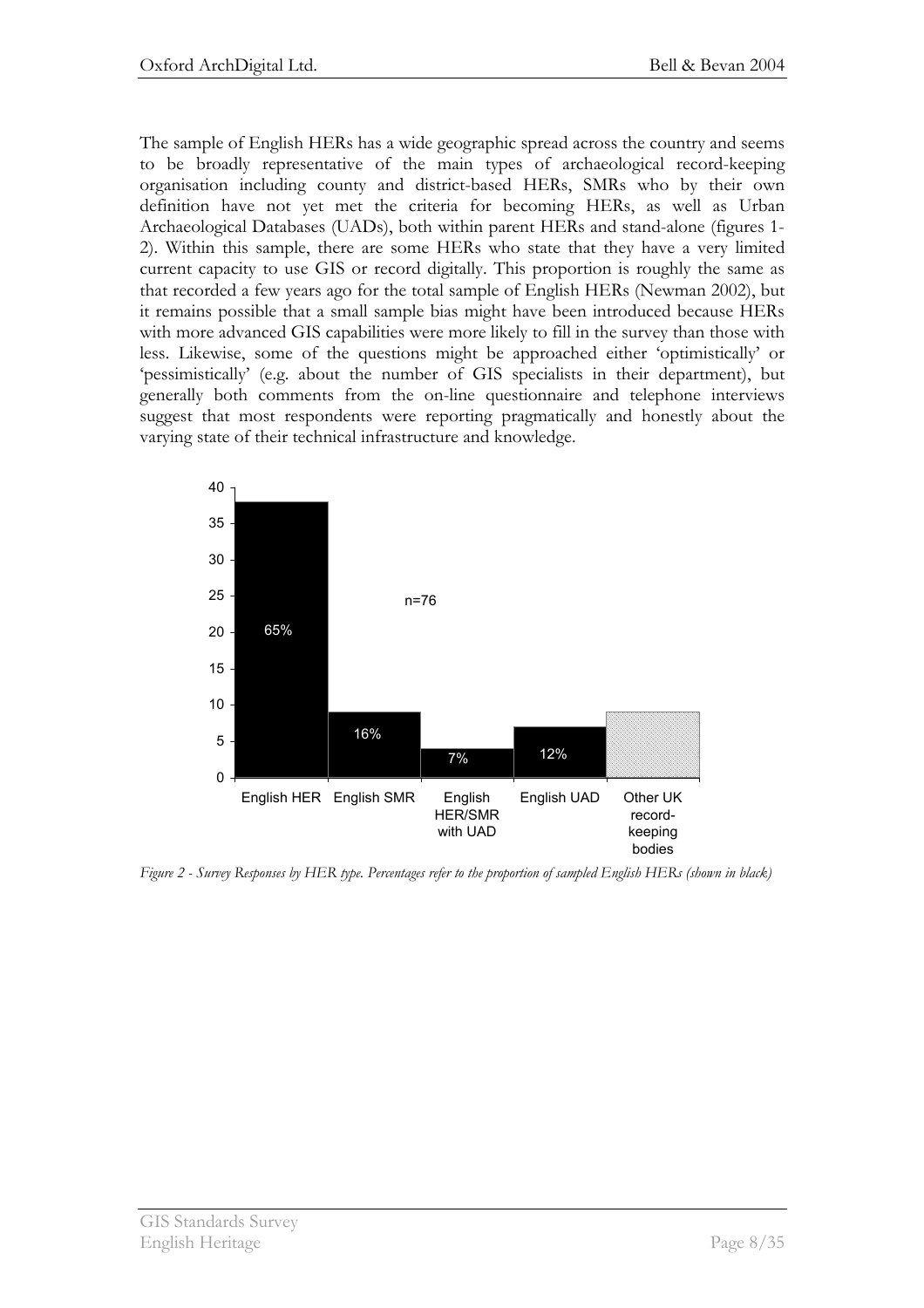# **3. Results and Analysis**

### *3.1. General*

### **3.1.1. GIS Users**

Respondents often found this first part of the survey hard to answer because the questions about budgets and personnel did not specify whether they were referring exclusively to the HER, the heritage/archaeology section responsible for it, a broader department (e.g. Planning) or the entire parent authority. This is an area where future questionnaires might clarify their procedures. However, this ambiguity also reflects a real diversity in the organisational structures responsible for HERs, with heritage and GIS responsibilities cross-cutting at a range of administrative levels.



Figure 3 - *Boxplot of GIS users and specialists as a proportion of overall archaeological personnel in sampled English HER-holding bodies.* 

Even so, the results indicate the extremely widespread use of GIS, for everyday activities and by many personnel (figure  $3$ ).<sup>2</sup> This is particularly true of smaller departments (in which individual employees often specialise less and cover a wider range of responsibilities) and dedicated HER staff, but less true of other heritage managers (e.g. museum staff). The surveyed sample of other record-keeping bodies (UK-wide, Scottish and Welsh) is small, but broadly confirm these impressions across the UK as a whole. Usually, about a quarter to half of GIS users were further characterised as 'expert' in this technology, though a wider range of questions would be necessary to ascertain exactly what this implied in terms of practical skills.

 $\overline{a}$ 2 Median estimates are used instead of averages throughout this report: the distributions of answers to most questions were heavily skewed one way or another, and medians better reflect this.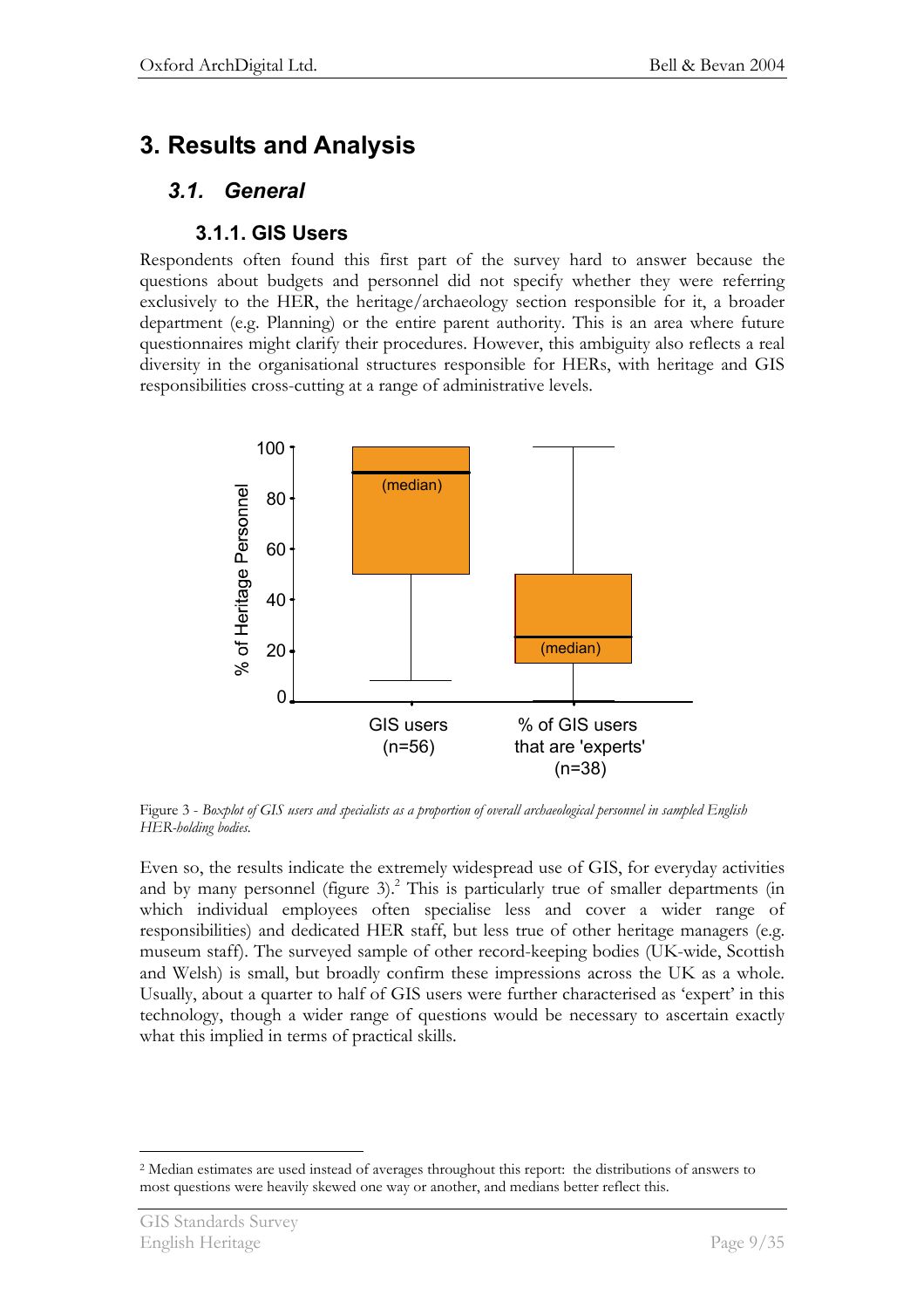

*Figure 4 - Percentage of English HER-holding bodies using different types of GIS learning provision. (NB. Most organisation use more than one of these types)* 

Another sign of the degree to which GIS has pervaded the English archaeological record community, is the fact that almost all organisations have some kind of formal provision for developing staff GIS competency, including a broad range of internal and external courses and manuals (figure 4). In contrast, there is almost no evidence for web-based learning, despite significant commercial initiatives in this area (e.g. ESRI's Virtual Campus). This is surprising because the Internet holds obvious but untapped potential as a cost-effective learning tool, that could address a range of digital skill-sets, could be targeted at the type of competencies necessary in the heritage sector and could foster increasing standardisation across the HER community. Ironically, given the fact that only one of the largest and most technically-developed HERs says it currently uses web-based learning, such an approach should be a relatively democratic tool which is less vulnerable to the very different sizes of IT budget available in different organisations (see next section).

### **Recommendation**

*EH should consider whether there is any way to encourage web-base learning initiatives, explicitly targeted at HER staff. This is an excellent way to improve GIS skills across the board and foster consistent standards.* 

### **3.1.2. IT Budgets and Organisation**

In many cases, IT is funded at a corporate level and thus budgets are either unknown to heritage staff or not itemise-able by department. Occasionally, no formal annual provision for IT/GIS exists and staff request funds on an ad hoc basis. In any case, some respondents (ca.26) were able to suggest approximate IT budgets on the order of  $f$ . 5000, with specific GIS-related allocations usually from  $\dot{E}_{\perp}$  100 to no more than  $\dot{E}_{\perp}$  1500. These estimates come from a range of HER types and sizes and may be a broadly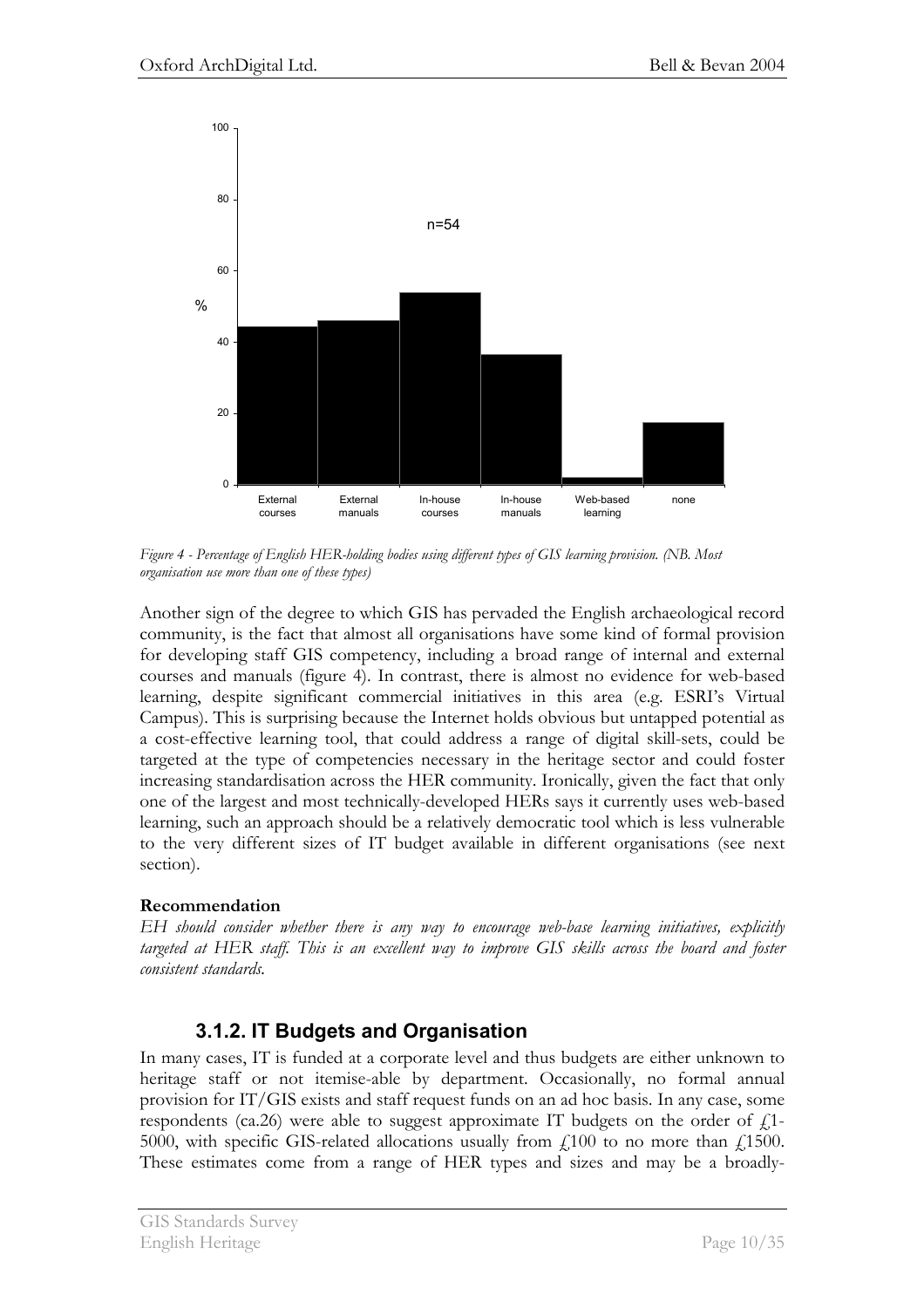representative guide representative of funding levels, though more detailed enquiry would be necessary to be certain.<sup>3</sup>

There is considerable variation in the funding structures, and links between heritage data managers and GIS developers. The GIS was the responsibility of the same person as the heritage data in about 40% of cases, but, broadly speaking, larger county councils tend to have separated these functions, and GIS forms part of a much wider corporate strategy. Indeed, in several key cases, heritage sections were (or are) central to the development of these strategies. Most HER managers appear happy with such corporate arrangements, both with respect to the provision of GIS infrastructure and the way responsibility for particular types of data are divided between different parent departments. In most cases, staff also seem to be able to acquire more specialist software and develop specific yet compatible heritage data standards where necessary. When respondents noted problems with this type of umbrella arrangement, it was usually in the context of a parent authority whose corporate GIS strategy has not yet been thought through or was still under development. In this respect, one or two respondents noted that while individual personnel within the Local Authority were usually enthusiastic and supportive, organisational structures sometimes acted as a break on small-scale innovation, not least because of the need to make such initiatives inter-operable with a much wider user-base (e.g. other departments within the Local Authority).

 $\overline{a}$ 3 These figures generally refer to the archaeological section of the Local Authority (not the HER alone, or to a wider Planning department) though there was some confusion on this issue.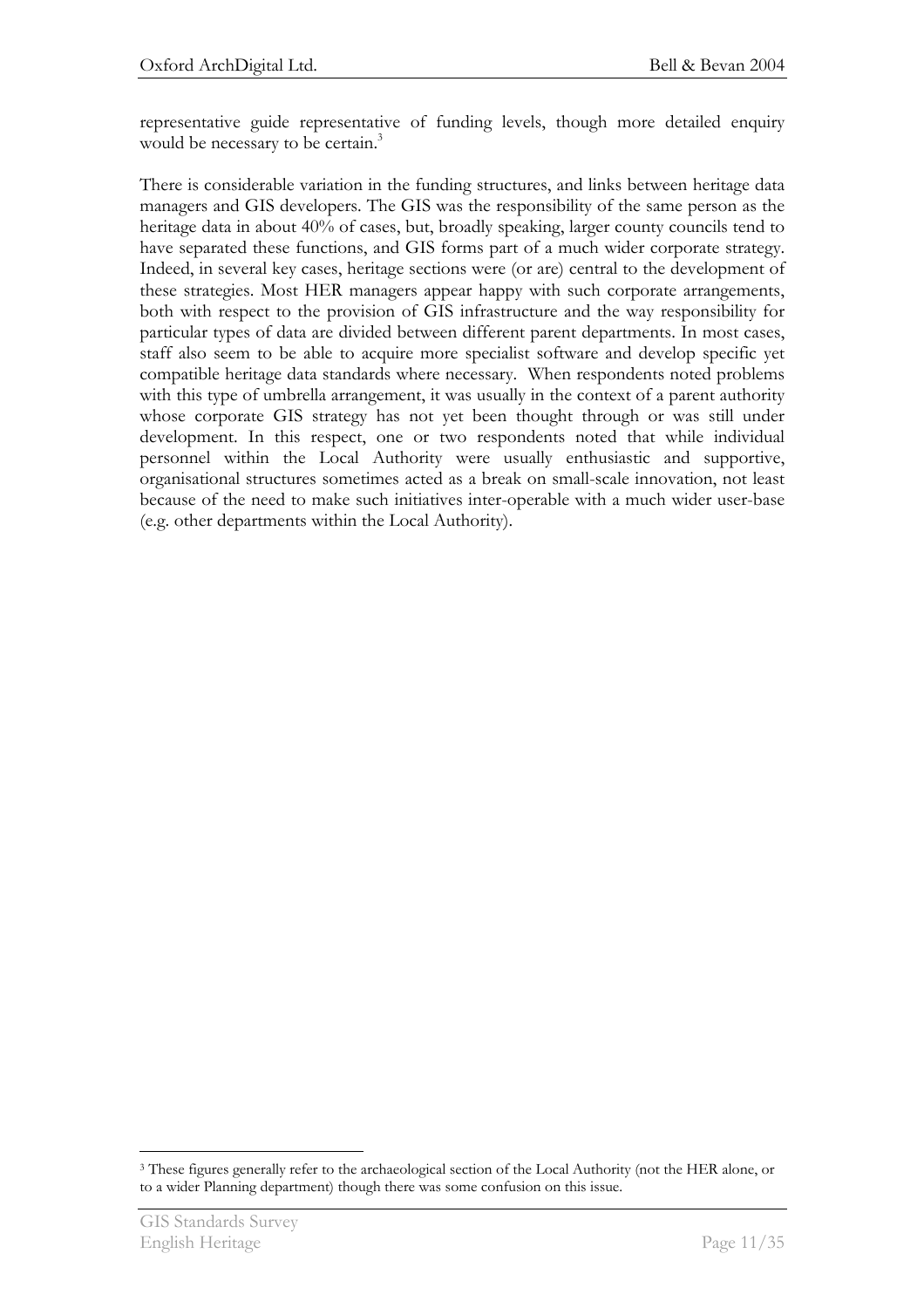## *3.2. Technical Infrastructure*

The following table summarises the use of different GIS software in the HER community.

| Software              | Number of     | Representation | Comments                                                         |
|-----------------------|---------------|----------------|------------------------------------------------------------------|
|                       | English HERs  | in 2002        |                                                                  |
|                       | (% of sample) | (Newman)       |                                                                  |
|                       |               | 2002           |                                                                  |
| No GIS                | $4(7\%)$      | 12%            |                                                                  |
| MapInfo               | 33 (57%)      | 52%            | Over half have upgraded to v7.x                                  |
| Arcview/ArcGIS        | $21(36\%)$    | 24%            | Over half have upgraded to ArcGIS                                |
| <b>ArcSDE</b>         | 6 $(10\%)$    | n/a            | Web-serving, corporate licenses and<br>often coupled with ArcIMS |
| <b>ArcIMS</b>         | $4(7\%)$      | n/a            | Web-serving, corporate licenses                                  |
| <b>In-house GIS</b>   | 2(3%)         |                | Only in one case is this the primary<br>GIS platform.            |
| MapXtreme             | 2(3%)         |                | Web-serving, corporate licenses                                  |
| Wings                 | 2(3%)         |                | Its use seems to be secondary to<br>MapInfo or Arcview/ArcGIS    |
| <b>GGP</b>            | 2(3%)         | $4\frac{0}{0}$ |                                                                  |
| <b>Cartology DSI</b>  | $1(2\%)$      | $1\%$          |                                                                  |
| Geomedia              | $1(2\%)$      |                | Its use seems to be secondary to<br>ArcGIS.                      |
| <b>G-Sys GDMS</b>     | $1(2\%)$      | $1\%$          |                                                                  |
| <b>Oracle Spatial</b> | $1(2\%)$      |                | Web-serving?                                                     |
| Server                |               |                |                                                                  |
| Proviewer             | $1(2\%)$      |                | Its use seems to be secondary to<br>MapInfo or Arcview/ArcGIS.   |
| <b>GRASS</b>          | $\theta$      |                |                                                                  |
| Idrisi                | $\Omega$      |                |                                                                  |

*Table 1 - GIS software in use by the heritage community* 

Only 29% of SMRs were using GIS linked to a database in 1998 (Baker 19980, but by 2002, this number had leapt to 88% (Newman 2002: 3.3.2). This survey suggests possible further improvement by 2004, with 93% of the sampled HERs reporting the use of such tools.4 MapInfo and Arcview/ArcGIS predominate, with one or other of these two systems deployed as the primary platform in 93% of those sampled organisations using GIS. This partly reflects the global market share of these products and their frequent corporate licensing to Local Authorities, but also the legacy and continued use of the Exegesis HBSMR system which, historically, encouraged the preferential uptake of MapInfo.<sup>5</sup>

Excluding these two most popular packages, most of the remaining variation in GIS software usage occurs at opposite ends of the HER size spectrum. On the one hand, some of the larger organizations have access to a range of other GIS software, in addition to MapInfo or ESRI products, often as a result of Local Authority corporate licenses. On the other, a few stand-alone UADs either do not yet support a GIS or experiment with more unusual software as their primary platform (e.g. G-Sys, GGP).

 $\overline{a}$ 4 It is also possible that the nature of this survey encouraged responses from those who are already using GIS tools and thereby slightly inflates this overall percentage.<br><sup>5</sup> A formal question about the use of Exegesis was excluded from the survey at the company's own request.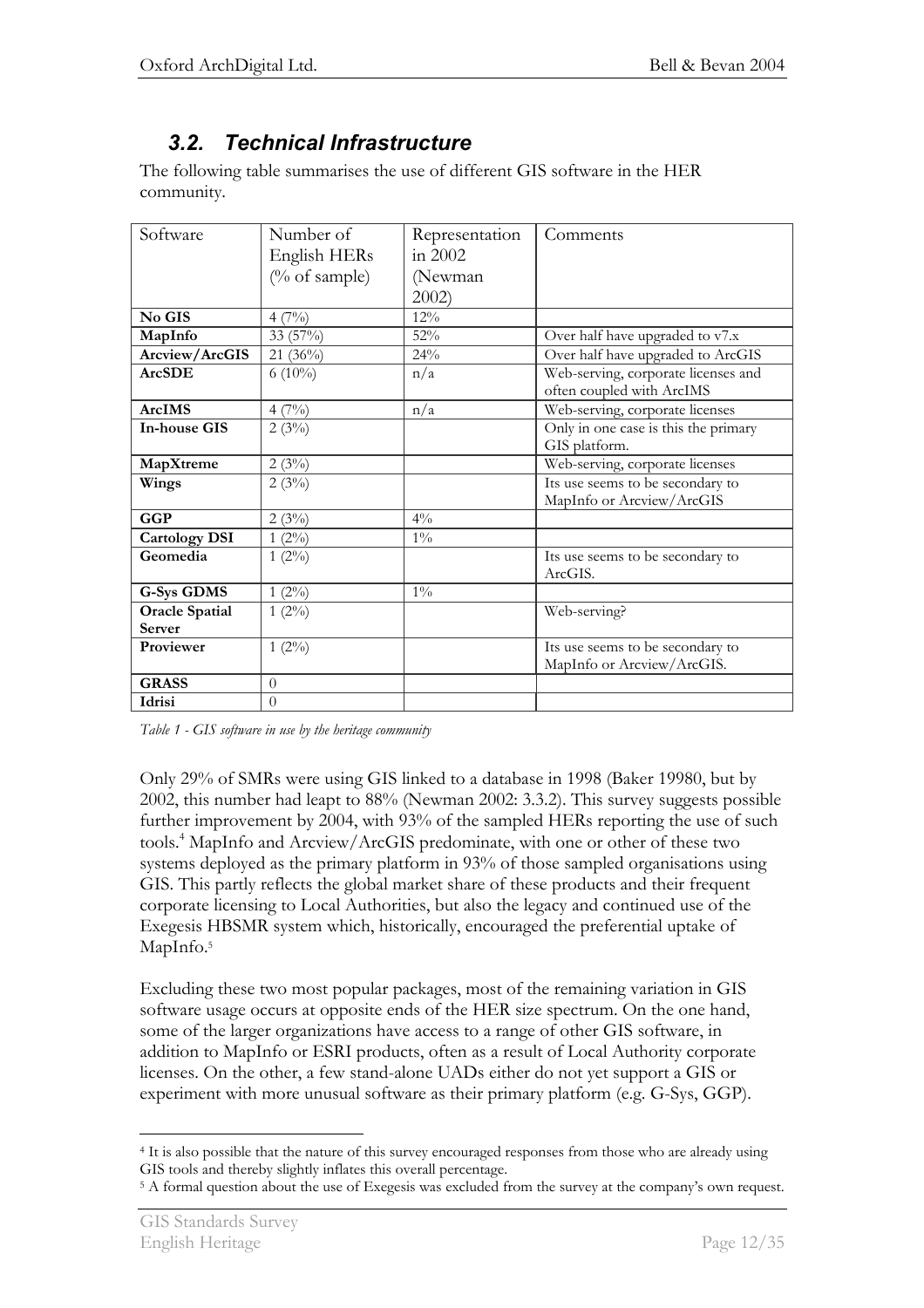Part of this trend probably relates to funding, with smaller organizations unable to achieve the economies of scale possible by arranging multiple-user corporate licenses with MapInfo and ESRI.<sup>6</sup> In direct contrast to the dominance of the vector-led, enterprise-scale platforms is the complete absence of (traditionally) cheaper and rasterled GIS such as Idrisi or GRASS. In one sense this is surprising because both packages are frequently used in other parts of the archaeological world, and the open-source nature and low- or non-existent cost of GRASS in particular might in some ways have made it an attractive alternative. However, the typical requirements of HERs for superior map-making capabilities, vector-led and database-friendly platforms and ' off-the-shelf' solutions have ensured that neither of these programs has made any impact.

All the respondents use Windows operating systems on their individual computers, and most were also running Windows-based servers, though three HERs did have Unixbased servers (8% of those who knew). Only six of the sampled HERs were running a Web Map Service (WMS), and only one or two of these was doing so using a broad range of HER data. Given the number of forthcoming initiatives to increase HER presence online (see below), these results may well change rapidly in the next few years.

### **Recommendation**

*There is no need to foster the exclusive uptake of any one GIS package by HERs, so long as those packages in use are fully compliant with interoperability standards (as some are not). The key method to integrate disparate HER datasets should not be the use of specific software, but the adoption of coherent data standards, web map services and on-line data exchange.* 

## *3.3. Data*

This part of the survey is concerned with the types of spatial information you handle and how they are managed in terms of data types and file formats. The questionnaire first asked HERs to suggest the relative degree to which the HER GIS was deployed in a number of different types of activity (figure 5).

 $\overline{a}$ 6 There is also some limited use of simple map-viewing software (Map Explorer, Proviewer or bespoke) on machines and for users that do not require full GIS functionality.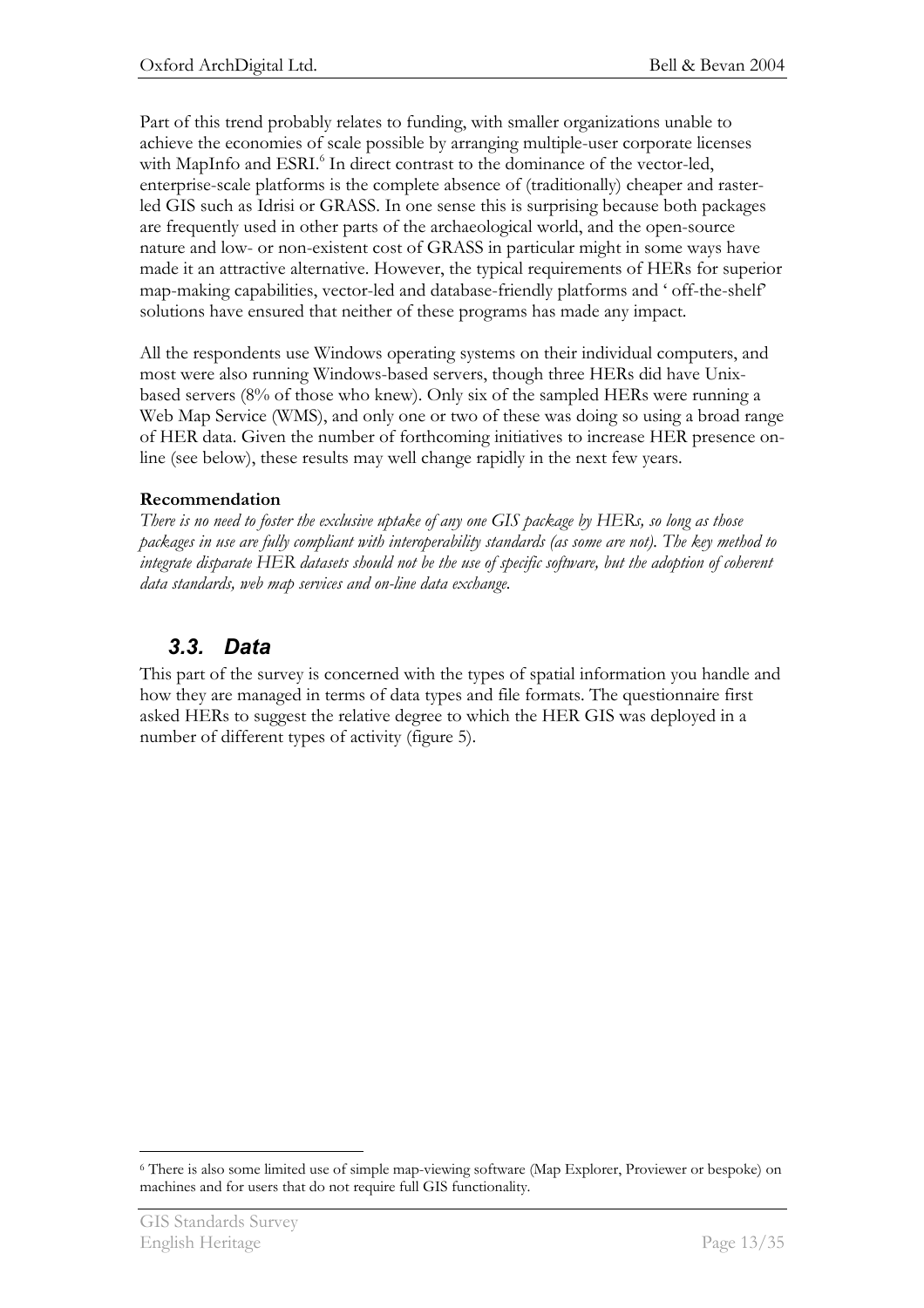

*Figure 5 - Boxplot summarising the relative use of the HER GIS for different activities* 



*Figure 6 - Percentage of non-spatial (attribute) data which is digital*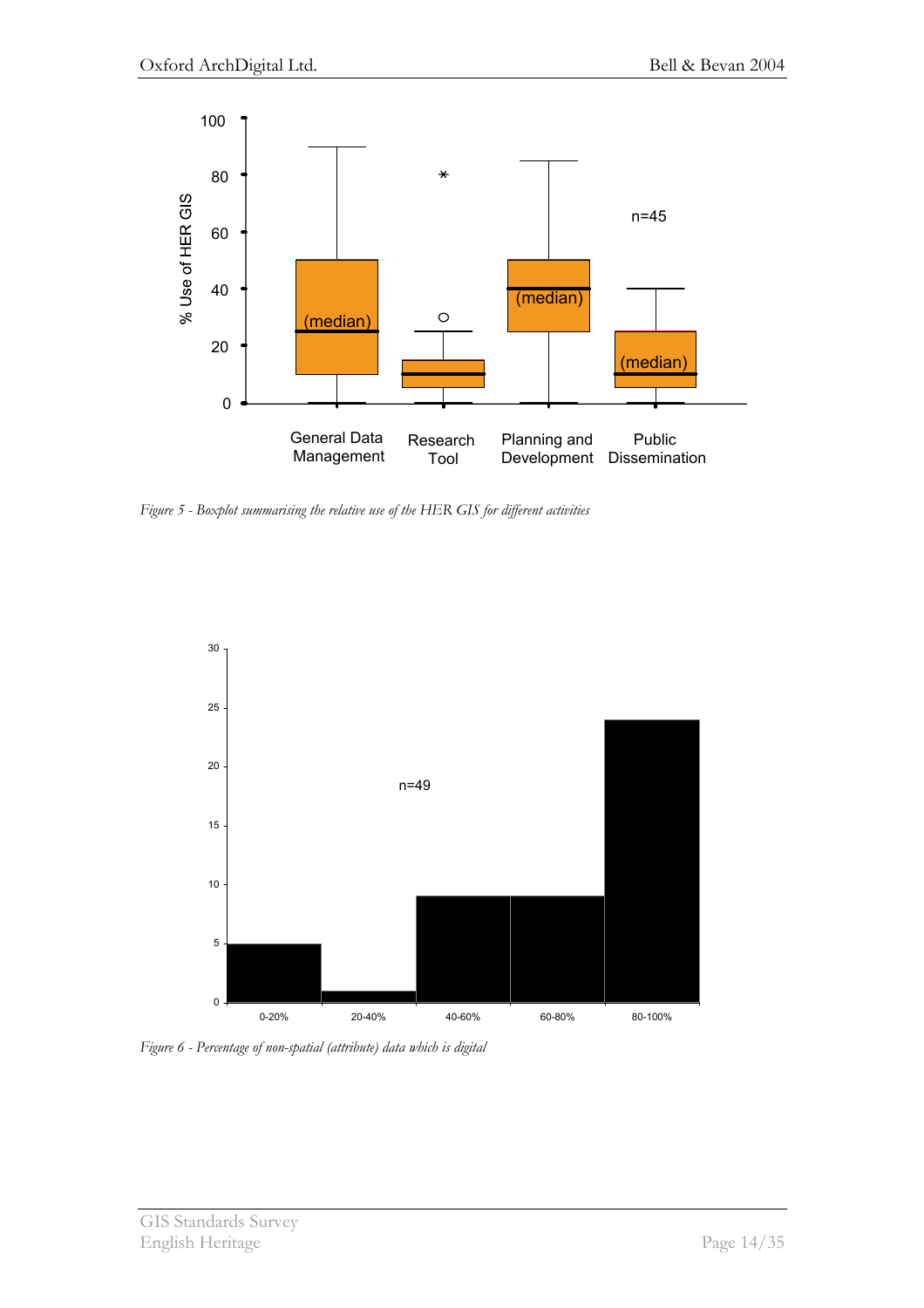These results suggest the use of GIS in a wide variety of activities, and several respondents felt their GIS-led activities were so diverse that this question was difficult to answer as posed. Perhaps the most variable category was spatial management with some HERs using their GIS almost exclusively for this purpose. The degree to which planning issues were part of the GIS' remit obviously is reflected more broadly in the degree to which planning advice is the direct responsibility of the HER in question or whether such work is carried out in another section of the Local Authority. The one additional type of use that several HERs mentioned was for Historic Landscape Characterisation projects.

The use of databases preceded the use of GIS in several HERs and this is reflected in the generally advanced stage of attribute data digitisation (figure 6). The median proportion of attribute data said to be stored in digital format was 80% though this should probably be read as referring to core sites and monuments information, rather than all available archival material.



*Figure 7 - Boxplot (left) and triangular plot (right) expressing the current state of spatial data recording in sampled English HERs.* 

The boxplot in figure 7 summarises the proportion of HER records kept in vector, raster and non-digital formats, for which the median responses from English HERs were 67% vector, 10% raster and 20% non-digital. The triangular plot in the same figure confirms that the vast majority of the digitising effort has so far gone into creating the sorts of object-oriented, vector entities (e.g. points or polygons for monuments) that support multiple attribute database linkages, and hence meet one of the key digital benchmarks set out for HERs (Chitty 2002: benchmark 3.3). A smaller group of organisations hold a larger proportion of raster-based data (e.g. site plans and aerial photographs), but there were no overall patterns in terms of the kinds of HER with this profile.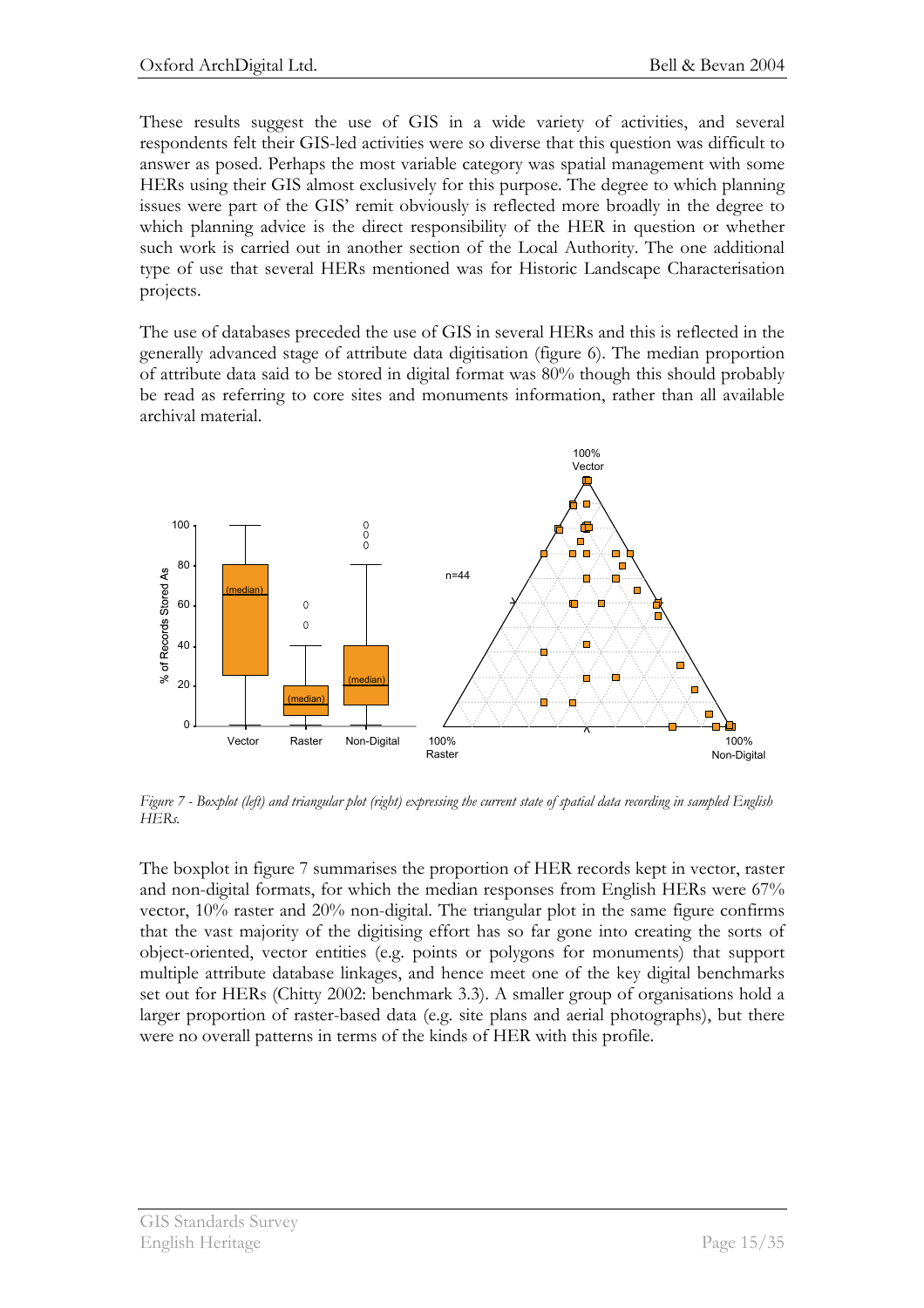The following table summarises the results from the rest of the questions in this part of the survey:

| <b>Question/Answers</b>                                                                                            | <b>Total</b>    | ℅     |  |
|--------------------------------------------------------------------------------------------------------------------|-----------------|-------|--|
| Do you have a point coverage available for your monuments? (n=53)                                                  |                 |       |  |
| Yes                                                                                                                | 45              | 86.5% |  |
| <b>Partially Implemented</b>                                                                                       | 4               | 7.7%  |  |
| No                                                                                                                 | 4               | 7.7%  |  |
| Do you have a line and polygon coverage available for your monuments?<br>$(n=53)$                                  |                 |       |  |
| Yes                                                                                                                | 21              | 39.6% |  |
| Partially Implemented                                                                                              | 22              | 41.5% |  |
| <b>No</b>                                                                                                          | 10              | 18.9% |  |
| Do you record spatial information for Events (as defined in<br>MIDAS) in your HER? (n=54)                          |                 |       |  |
| Yes                                                                                                                | 33              | 61.1% |  |
| Partially Implemented                                                                                              | 17              | 31.5% |  |
| No                                                                                                                 | 4               | 7.4%  |  |
| Do you record spatial information for Photographs and Images in your<br>HER? (n=54)                                |                 |       |  |
| Yes                                                                                                                | 12 <sup>1</sup> | 22.2% |  |
| Partially Implemented                                                                                              | 13              | 24.1% |  |
| No                                                                                                                 | 29              | 53.7% |  |
| Do you have any in-house spatial data format(s) and/or standard(s)?<br>$(n=51)$                                    |                 |       |  |
| Yes                                                                                                                | 9               | 17.6% |  |
| Partially Implemented                                                                                              | 11              | 21.6% |  |
| No                                                                                                                 | 31              | 60.8% |  |
| Do you store attribute data (e.g. monument type, character, etc.) in your<br>GIS or in a separate database? (n=52) |                 |       |  |
| <b>GIS</b>                                                                                                         | 4               | 7.7%  |  |
| Separate Database                                                                                                  | 22              | 42.3% |  |
| <b>Bit of Both</b>                                                                                                 | 25              | 48.1% |  |
| Don't Know                                                                                                         | 1               | 1.9%  |  |

*Table 2 – Current uses of spatial referencing* 

These answers suggest that the basic goal of a point coverage for all monument data is well on the way to being achieved, as to a lesser extent is MIDAS compliance. However, the creation of more precise polygonal monument boundaries has been far less fully implemented. This problem has been documented before and it has been hard to assess exactly what financial resources are required to achieve compliance in this area (SMMRA 2004). In addition, the way HERs link broader heritage data to their special referents in a GIS seems quite variable, despite the fact that the ADS has clear guidelines on this issue and encouraging the use of a spatial identifier as the sole link to a separate database. The HER benchmarks also call for a dynamically linked GIS and database, though it is unclear how often this is actually the case. Future surveys should seek to clarify the wording of questions on this topic so that there is as little confusion in the answers as possible, but the impression remains that some HERs remain unclear about what this aspect of the HER benchmarks implies in practice.

No HERs describe having special in-house data formats, and all of them store data in the native file formats of their preferred GIS software (usually therefore either Arcview shapefiles or MapInfo tabfiles). One or two also have Oracle Spatial Server files or dxf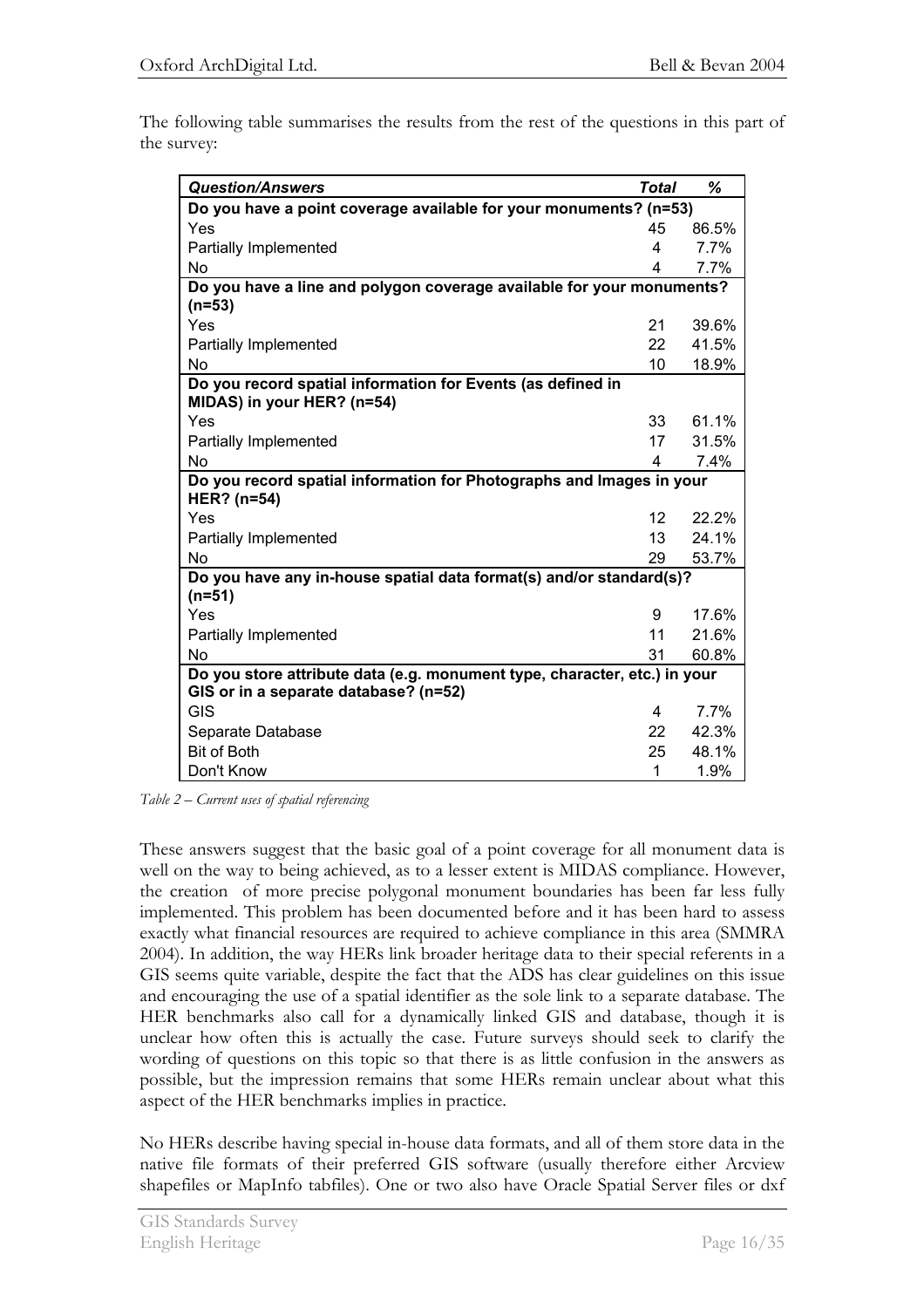files of OS base-map data, but only one HER (with UAD) referred to the common use of newer ArcGIS geodatabase and .lyr file formats. Some HERs also possess informal guidelines about how to digitise features (particularly polygonal monuments), in-house styles for depicting them and or said they were adhering to ADS or NGDF-led guidelines for good practice (another benchmark criterion: Chitty 2002). Most were happy for EH to see any in-house manuals of this kind that they might have.

## *3.4. Exchange*

The section of the survey devoted to data exchange aimed to consider the way digital information is shared (given and received) within and outside of HERs. Questions were designed not only to assess what methods are currently in use for sharing data, but also how HER personnel felt about their past experiences in this process (e.g. in their relations with national heritage projects).



*Figure 8 - Percentage of English HER-holding bodies using different methods of in-house spatial data exchange (nb. Most organisations use more than one of these methods).* 

Figure 8 shows that HERs deploy a range of methods for sharing spatial heritage data within their Local Authority. Most organisations use more than one method, and overall no single one stands out. This partly reflects the sheer diversity of contexts in which HERs exchange spatial and attribute data both in-house and externally. Many respondents noted that a level of flexibility is necessary with respect to how HERs operate as they must tailor for the varying expertise and particular requirements of the end-user (in-house or not). Moreover, several respondents emphasised the importance of HER personnel as *interpreters* of the raw HER data, suggesting that in certain contexts unguided access to HER data (at least in its presence form) would be undesirable.

However, this overall lack of a consistent model for data exchange may also have negative repercussions on the clarity of HER operating practices, may increase the risk that they maintain multiple, slightly altered copies of the same basic data, and restrict the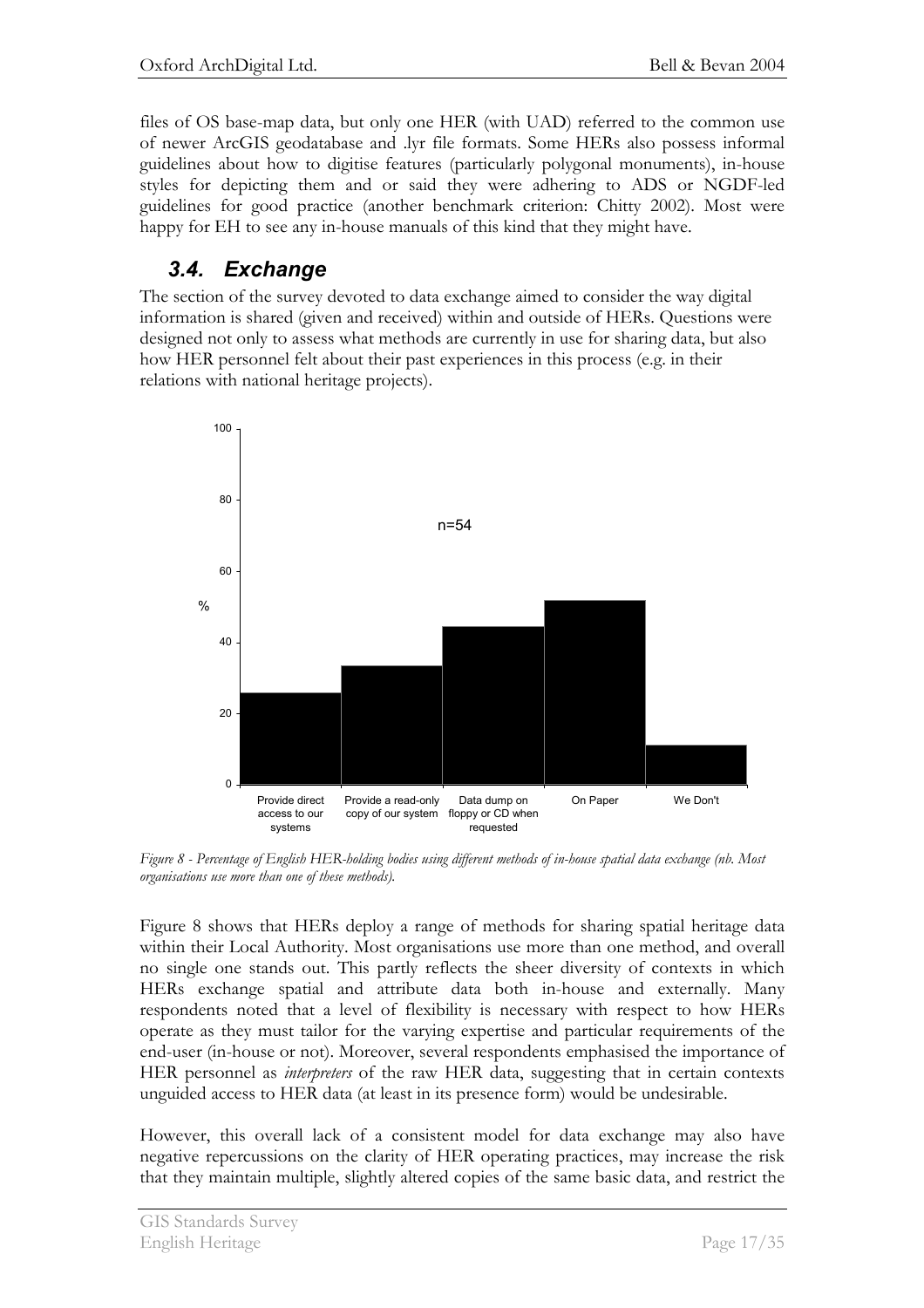degree to which data dumps from more than one HER can be integrated. In this respect we can suggest:

### **Recommendation**

*The proper adoption of metadata and geospatial mark-up standards in tandem with the creation of online HERs (dynamically linked to the original datasets) would encourage a beneficial reduction in the diversity of data exchange practices in HERs, without inhibiting the degree to which record-keeping communities might cater for specific user needs.* 

The following table summarises the remaining survey questions from this section:

| <b>Question/Answers</b>                                                                                               |    | ℅     |  |
|-----------------------------------------------------------------------------------------------------------------------|----|-------|--|
| Do you accept/receive heritage information digitally, including GIS data? (n=54)                                      |    |       |  |
| Yes                                                                                                                   | 41 | 75.9% |  |
| N <sub>o</sub>                                                                                                        | 13 | 24.1% |  |
| If so, do you have guidance/standards for organisations wishing to deposit digital<br>(spatial) data with you? (n=54) |    |       |  |
| Yes                                                                                                                   | 12 | 22.2% |  |
| No or N/A                                                                                                             | 42 | 77.8% |  |
| How would you describe the on-line, public presence of your HER? (n=54)                                               |    |       |  |
| No HER data online <sup>7</sup>                                                                                       | 45 | 83.3% |  |
| Searchable online database                                                                                            | 3  | 5.6%  |  |
| Searchable online database and GIS                                                                                    | 3  | 5.6%  |  |
| Select HER data online for specific projects                                                                          |    | 3.7%  |  |
| ADS data dump                                                                                                         |    | 1.9%  |  |

*Table 3 - Data exchange and online presence* 

It is clear that a large proportion of HERs are prepared to receive heritage data digitally, but that far fewer of these have developed any formal guidelines as to how this might be done. At the level of national organisations, archives and projects, responses were extremely mixed about HER experiences in exchanging digital heritage data with these bodies. Several staff had had good experiences of receiving EH/NMP data as shapefiles and incorporating them relatively easily into the HER structure. English Nature data (from MAGIC) and Forestry Authority files were also mentioned as being easy to use and very helpful. Other respondents had been positive about the experience of receiving digital spatial data from private individuals, but said that the lack of standards sometimes made this a labour-intensive process.

In contrast to these positive comments, there were also some serious concerns about the excessive delays and lack of established schema for incorporating national datasets or large EH-supported heritage projects into HER structures (Humber Wetlands, Defence of Britain, NMP, Listed Buildings, Portable Antiquities Scheme). This was partly the result of bespoke formats, but also of poor structuring, documentation and quality control. However, the flip-side of these responses is the fact that respondents were sometimes unaware of the variety of ways in which they could request data or the current restrictions on precise publication associated with some national projects (e.g. Portable Antiquities Scheme). Poor communication and the uneven adoption of GI standards does indeed seem to be behind many of these problems and the results of this survey certainly do emphasise the need for improvement in both of these areas.

 $\overline{a}$ <sup>7</sup> The category includes some SMRs who actually responded 'Other' to this question but whose online presence appears extremely limited.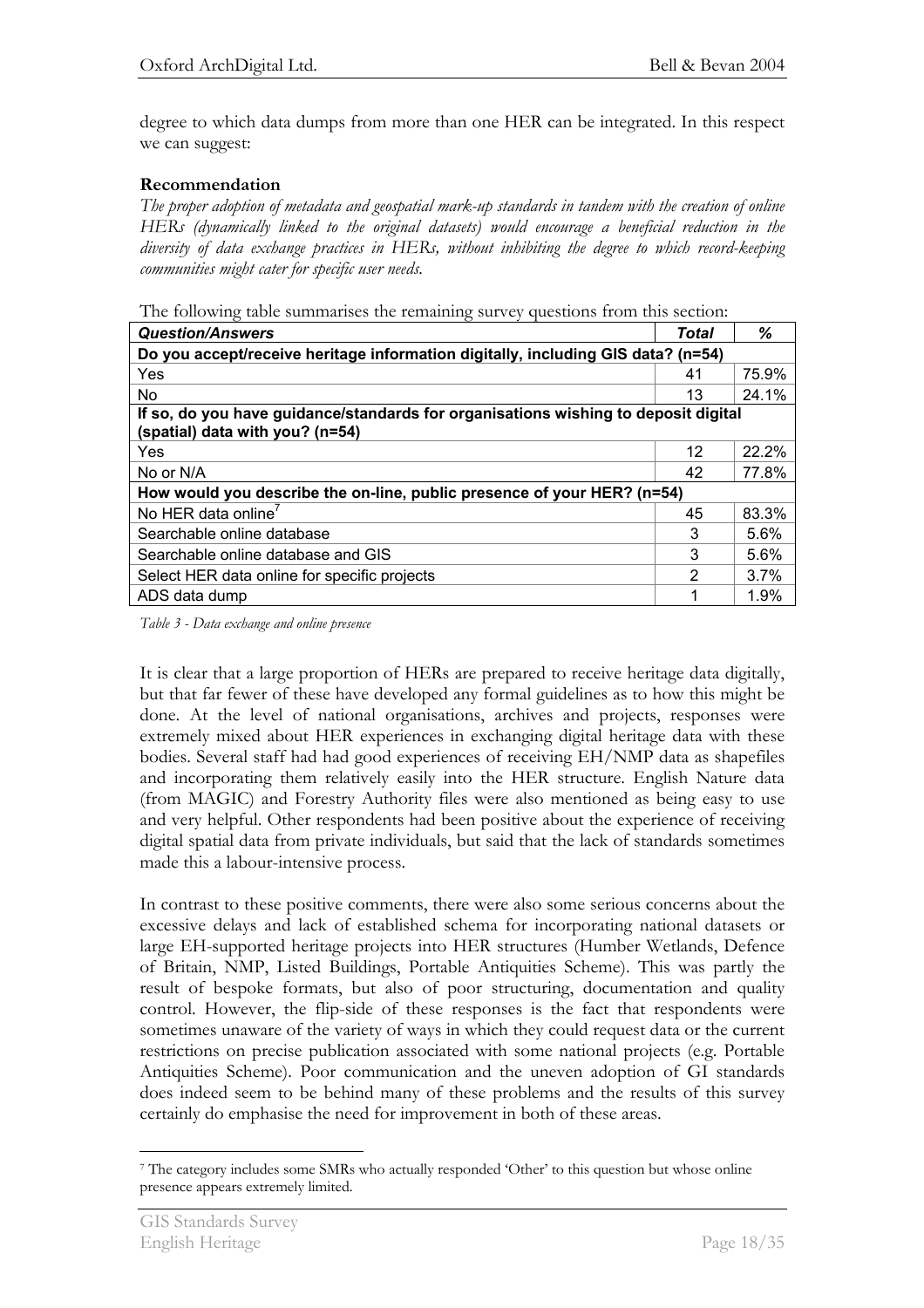### **Recommendation**

*There is a need for formal guidance about how HERs can incorporate National Heritage Project datasets into their own recording structures. Future National Heritage Projects should seek to produce spatial datasets that include the types of information HERs require – in other words HERs should be identified as key end-users.* 

A key development which will need to be managed carefully in terms of interoperability is the emergence of online HERs. Very few HERs currently have online databases (spatial or aspatial). However, several are in the process of implementing such systems, and many others cite them as a clear goal of forthcoming funding applications (e.g. Heritage Lottery Fund or New Opportunities Fund) and corporate initiatives. However, there remains a real danger that in this quest for central funding, it is the smaller HERs that get left behind, not least because they are often more poorly equipped to go through the elaborate HLF application procedure.

#### **Recommendation**

*There is some justification in a bottom-up rather than top-down approach to encouraging on-line provisions, perhaps offering targeted, pump-priming funds for the on-line publication of smaller HERs on the assumption that the larger organisations will eventually follow suit.*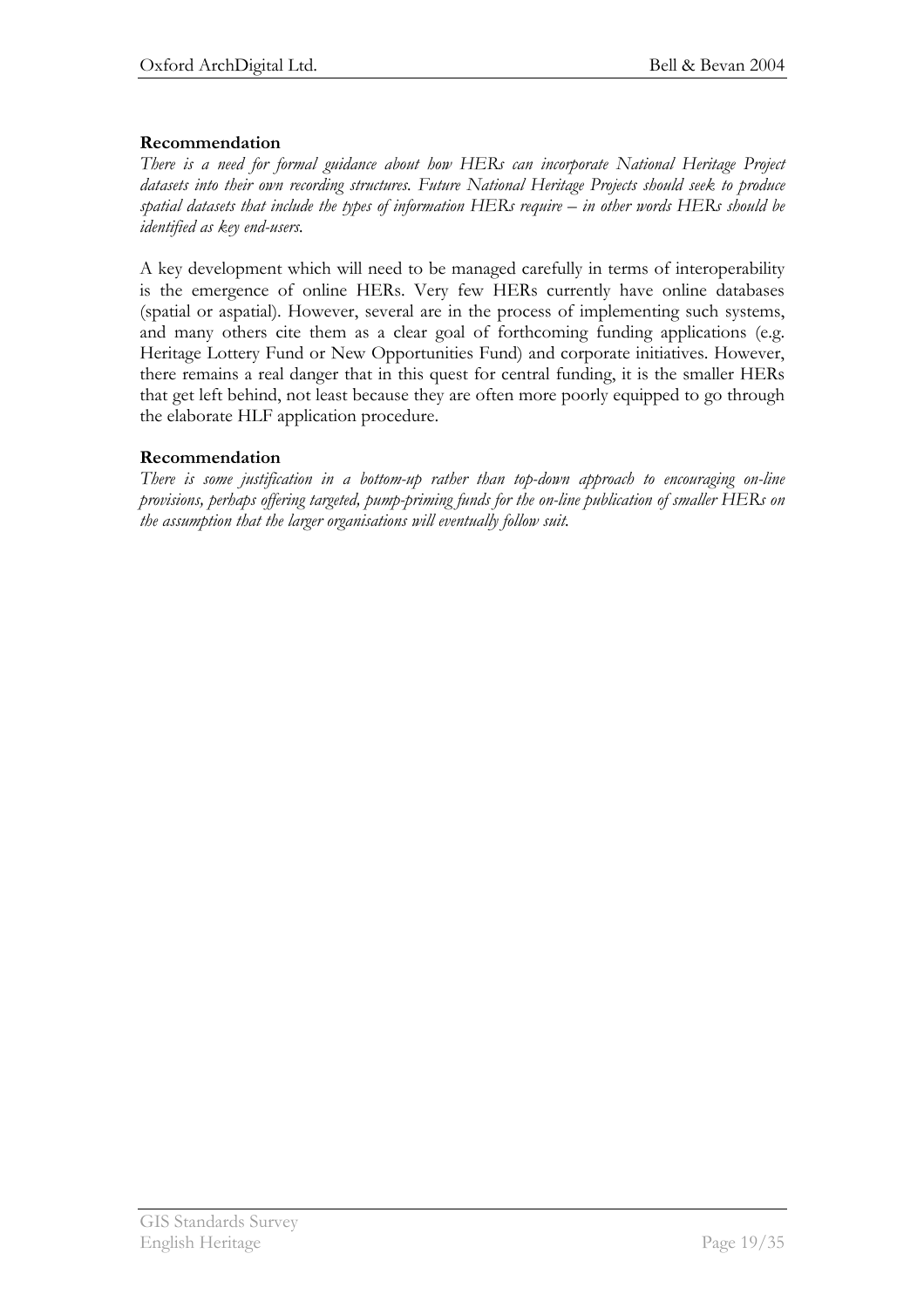# **4. Standards-Based Spatial Initiatives**

The questions in this section examined both the use and knowledge of spatial standards; In general, most HERs or their GIS officer were familiar with the standards available, though very few actively employed the standards; fortunately, many noted that the use of these standards was "under investigation", however this could entail anything from a "wait-and-see" approach to an active investigation into their use.

The HER community is not the only one to have encountered difficulties with spatial data exchange: the need to address the lack of standardisation and the challenge of interoperability throughout the spatial sector in all industries led to the creation in 1994 of the Open Geographic Consortium (OGC). The OGC is "a non-profit, international, voluntary consensus standards organization that is leading the development of standards for geospatial and location based services;" its members include industry leaders such as ESRI, Oracle, IBM and MapInfo.

The OGC has published a number of specifications under the Open GIS (OGIS) moniker: these specifications address a range of topics associate with the exchange, storage, representation, and querying of spatial data. There are currently fourteen standards; while all will have some bearing on the Heritage sector, five standards in particular have immediate relevance for spatial data exchange in the Heritage sector; these are discussed below.

This section of the report aims to introduce these standards, and concludes with a comparison of their potential application to the HER community, with a special focus on their accessibility and ease of implementation.

More information on the OGC is found at *http://www.opengeospatial.org*.

Information on MapInfo's OGC compliance is available at *http://www.mapinfo.com/location/integration?txtDetailType=FREEFORM\_TEXTAREA&txt DetailID=434***.** 

Information on ESRI's OGC compliance is available at *http://www.esri.com/library/whitepapers/pdfs/interoperability.pdf*.

## *4.1. Geographic Markup Language: GML*

GML is an "XML encoding for the transport and storage of geographic information, including both the geometry and properties of geographic features." It is a structured language and grammar used to record all forms of spatial entity, and the data associated with those entities, can be encoded in text. Because GML has been designed to accommodate *all* forms and uses of spatial data, its schema is extremely inclusive, comprehensive, and complex.

Its use within the heritage sector is most visible in the Ordnance Survey's use of GML in its new MasterMap coverages. We do not intend to provide a complete introduction to XML, MasterMap and GML here, but we do hope to remove some of the mystery surrounding the terms. Here is an example of a spatial entity in GML, taken from MasterMap: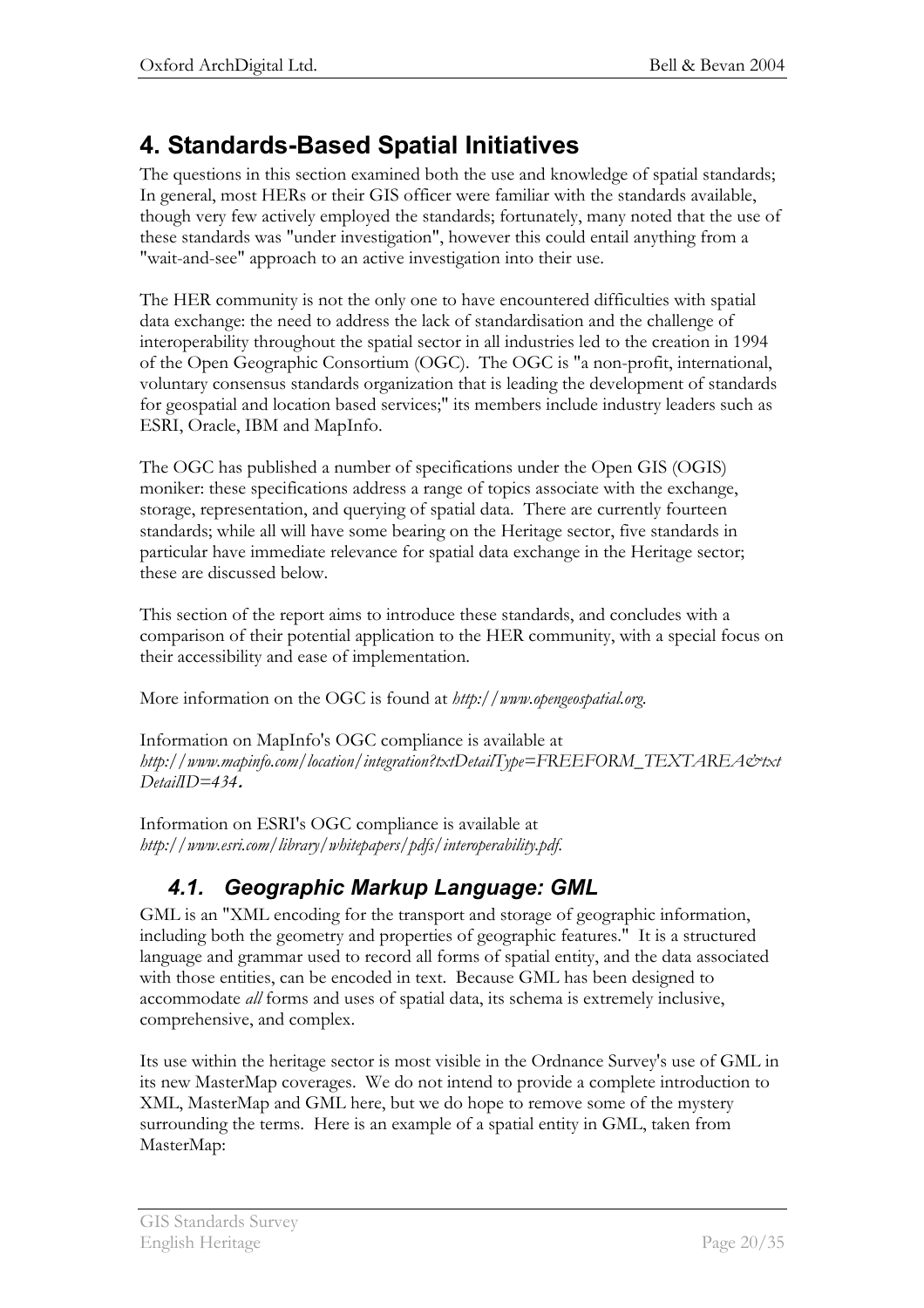<osgb:topographicMember> .<br><osgb:TopographicArea fid="osgb1000000030205898"> <osgb:featureCode>10021</osgb:featureCode> <osgb:version>1</osgb:version> <osgb:versionDate>2001-05-25</osgb:versionDate> <osgb:theme>Buildings</osgb:theme> <osgb:calculatedAreaValue>304.768450</osgb:calculatedAreaValue> <osgb:changeHistory> <osgb:changeDate>1989-06-28</osgb:changeDate> <osgb:reasonForChange>New</osgb:reasonForChange> </osgb:changeHistory> <osgb:descriptiveGroup>Building</osgb:descriptiveGroup> <osgb:make>Manmade</osgb:make> <osgb:physicalLevel>50</osgb:physicalLevel> <osgb:polygon> <gml:Polygon srsName="osgb:BNG"> <gml:outerBoundaryIs> <gml:LinearRing> <gml:coordinates>291461.990,96221.210 291456.910,96217.600 291457.670,96216.530 291461.670,96210.960 291463.000,96209.100 291466.600,96204.100 291453.500,96193.900 291449.700,96198.750 291445.510,96195.710 291446.810,96193.900 291452.600,96185.800 291456.220,96188.580 291474.880,96202.930 291475.100,96203.100 291473.150,96205.800 291470.540,96209.410 291467.330,96213.850 291461.990,96221.210</gml:coordinates> </gml:LinearRing> </gml:outerBoundaryIs> </gml:Polygon> </osgb:polygon> </osgb:TopographicArea> </osgb:topographicMember>

This example is used to describe the attribute data and the geometry of a polygon which represents the boundary of a building. The geometry of the polygon is defined by x,y (easting, northing) coordinate pairs in the <gml:coordinates> element, with each pair separated by a space. Other elements describe the type of entity, the unique spatial identifier (TOID) as well as other metadata elements such as change history.

The GML 3.0 specification is found at *https://portal.opengeospatial.org/files/?artifact\_id=7174*.

## *4.2. Well Known Text: WKT*

The WKT format is a common standard for the textual description of simple feature geometries. It is not XML, but can be used within an XML schema to represent spatial geometry.

Although many may note that the "well known" part of "WKT" is a bit of a misnomer, it is a commonly recognized format that can be imported and exported by nearly all spatial databases and GIS. Here are a few examples of spatial entities represented in WKT:

 $\overline{a}$ 

<sup>&</sup>lt;sup>8</sup> From the Cambridge OS MasterMap Technical Seminar - 4 February 2004:

*http://www.ordnancesurvey.co.uk/products/osmastermap/powerpoint/ordnance\_survey\_preparing\_for\_OSMasterMap.ppt*, slide 37.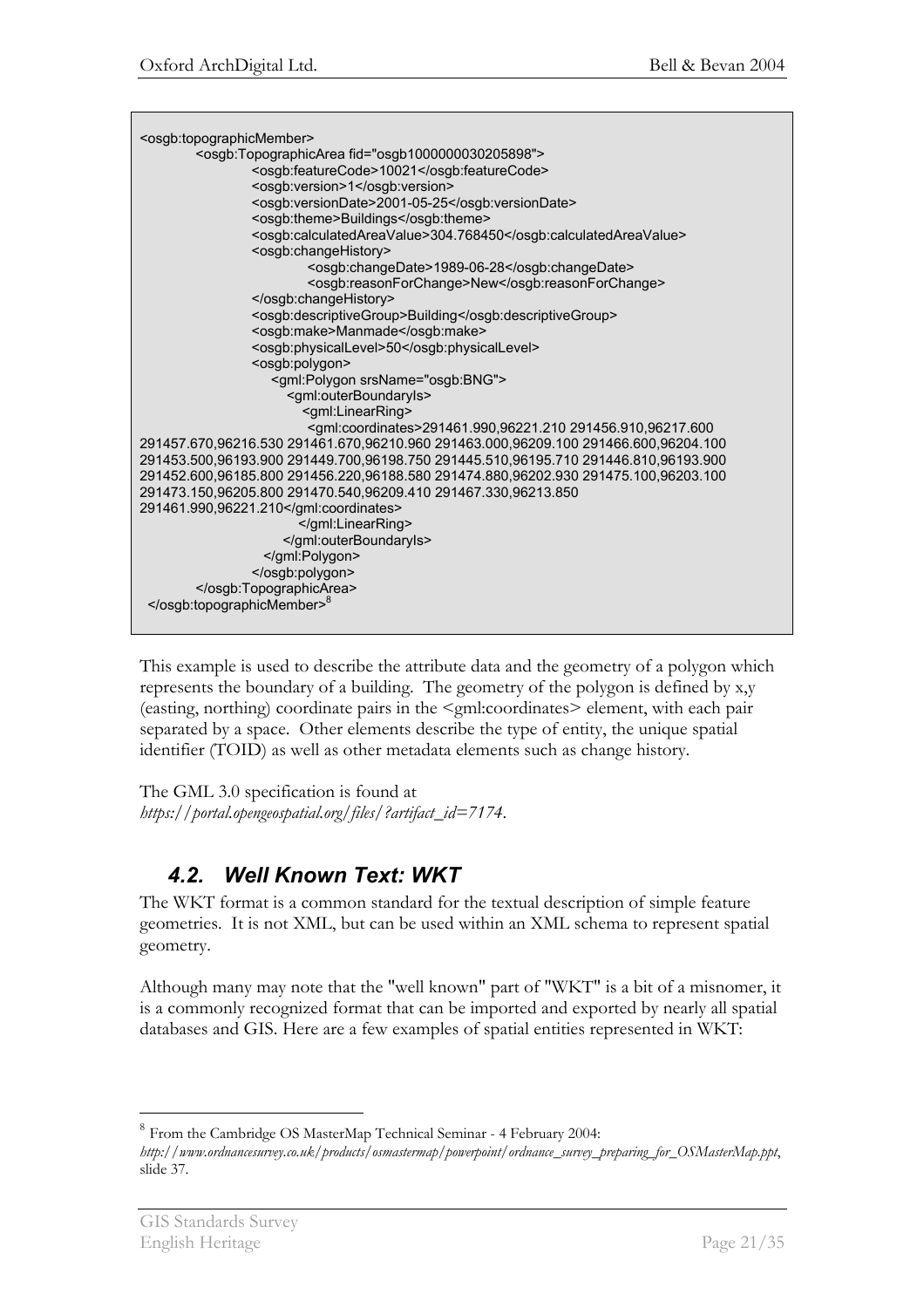- $A$  Point: POINT(15 20)
- A LineString with four points: LINESTRING(0 0, 10 10, 20 25, 50 60)
- x A Polygon with one exterior ring and one interior ring: POLYGON((0 0,10 0,10 10,0 10,0 0),(5 5,7 5,7 7,5 7, 5 5))
- A MultiPoint with three Point values: MULTIPOINT(0 0, 20 20, 60 60)
- A MultiLineString with two LineString values: MULTILINESTRING((10 10, 20 20), (15 15, 30 15))
- x A MultiPolygon with two Polygon values: MULTIPOLYGON(((0 0,10 0,10 10,0 10,0 0)),((5 5,7 5,7 7,5 7, 5 5)))
- x A GeometryCollection consisting of two Point values and one LineString: GEOMETRYCOLLECTION(POINT(10 10), POINT(30 30), LINESTRING(15 15, 20 20))9

The WKT representation of the GML geometry example in the previous section would be:

POLYGON((291461.990 96221.210,291456.910 96217.600,291457.670 96216.530,291461.670 96210.960,291463.000 96209.100,291466.600 96204.100,291453.500 96193.900,291449.700 96198.750,291445.510 96195.710,291446.810 96193.900,291452.600 96185.800,291456.220 96188.580,291474.880 96202.930,291475.100 96203.100,291473.150 96205.800,291470.540 96209.410,291467.330 96213.850,291461.990 96221.210))

Like GML, WKT can represent the shapes and geometries of monuments and coverages encountered in the HER sector. Unlike GML, WKT geometry definitions are understood by nearly all enterprise level GIS and spatial databases, and can be imported and exported with ease. WKT is not an OGC standard by itself, but is instead incorporated into the Simple Features SQL standard.

The most accessible introductions to WKT are on the MySQL Website: *http://dev.mysql.com/doc/mysql/en/GIS\_introduction.html* and the DB2 Website: *http://publib.boulder.ibm.com/infocenter/db2help/index.jsp?topic=/com.ibm.db2.udb.doc/opt/rsbp4 120.htm*

A Backus-Naur grammar that specifies the formal production rules for writing WKT values is found at

*http://www.jtc1sc32.org/sc32/jtc1sc32.nsf/Attachments/AB91B62160B95ABB88256E8F0002 1686/\$FILE/32N1107-WD13249-3--SPATIAL.PDF*, page 105ff.

 $\overline{a}$ 

<sup>9</sup> From http://dev.mysql.com/doc/mysql/en/GIS\_WKT\_format.html. Accessed 22 June 2004.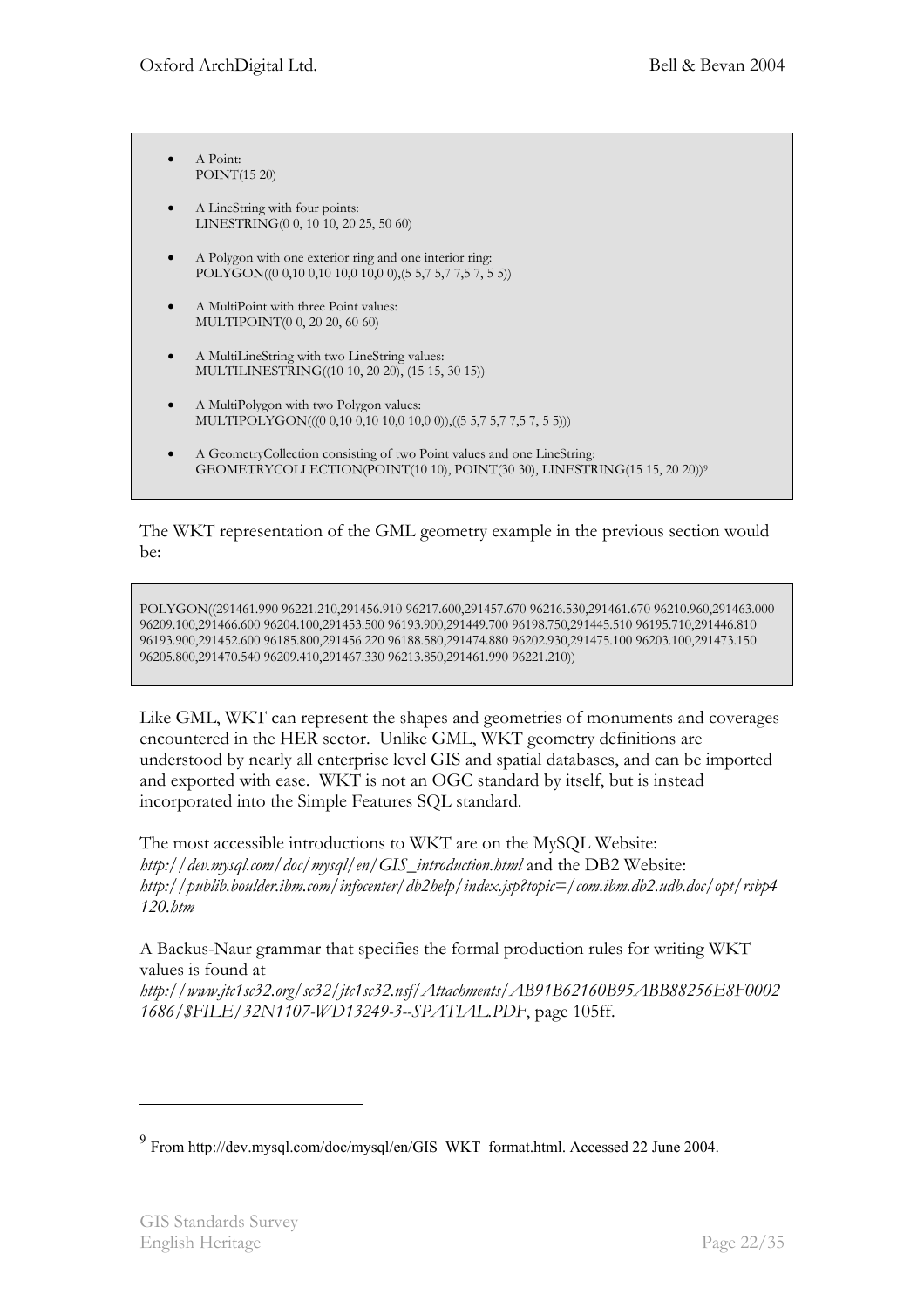## *4.3. Simple Features SQL: SFS*

SFS provides a means to facilitate "publishing, storage, access, and simple operations on Simple Features (point, line, polygon, multi-point, etc)." SFS governs a broad range of standards that encompass the storage, manipulation and representation of spatial entities and their metadata. Within the context of this review, SFS defines functions that transfer WKT into binary geometries, and provides systems for comparing geometries such as determining whether a point falls within a specific polygon, or whether a line intersects another geometry. Elements of the SFS are used with the Historic Environment Exchange Protocol (HEEP), part of the FISH Toolkit.

Most enterprise-level database applications are SFS compliant in regards to the storage and querying of spatial data; this includes the big players (Oracle, IBM and Microsoft), as well as open source and freely available alternatives (PostgreSQL, and MySQL). In relation to spatial interoperability, SFS provides a grammar to facilitate remote querying between spatial datasets, and suggests an open database structure which can be used to store spatial data outside of a GIS. For the HER community, this means that the creation of a spatial server and the ability to store and deliver spatial entities on a featureby-feature basis are now much more accessible than they were even two years ago.

The SFS standard is found at *http://www.opengis.org/docs/99-049.pdf*.

## *4.4. Web Map Services: WMS*

The WMS provides protocols to "support the creation and display of registered and superimposed map-like views of information that come simultaneously from multiple sources that are both remote and heterogeneous." In other words, WMS is a protocol that governs the querying and display of spatial data connected to the Internet. Unlike GML and WKT, it is *not* used to store or exchange spatial geometries, but only exchange their visual representations: maps.

The protocol is one of the most straightforward of the OGC's standards: a WMS client sends a request to a WMS server: the request (in XML format) contains the region of interest, the layers that should be shown, and the image format desired. The WMS server returns a simple image showing the requested features for the requested region. An intelligent WMS client will allow the panning and zooming features of any GIS application. Images are the only thing returned by a WMS Service; feature metadata is not accessible.

Perhaps the most exciting feature of WMS is that the protocol can be used to amalgamate the output of WMS servers.

For example, if every HER in South-East England provided a separate WMS coverage of their prehistoric features, EH could provide a WMS server of its own which could amalgamate those disparate dataets into a seamless coverage of the entire South-East, without data duplication or the problems associated with data import and export.

WMS is a very well-supported protocol that is in use and widely available. MapInfo and ArcGIS can transparently access layers delivered by WMS Services, and the two GIS servers from ESRI and MapInfo, ArcIMS and MapXtreme respectively, provide 'connectors' for users to deliver 'layers' over the Internet.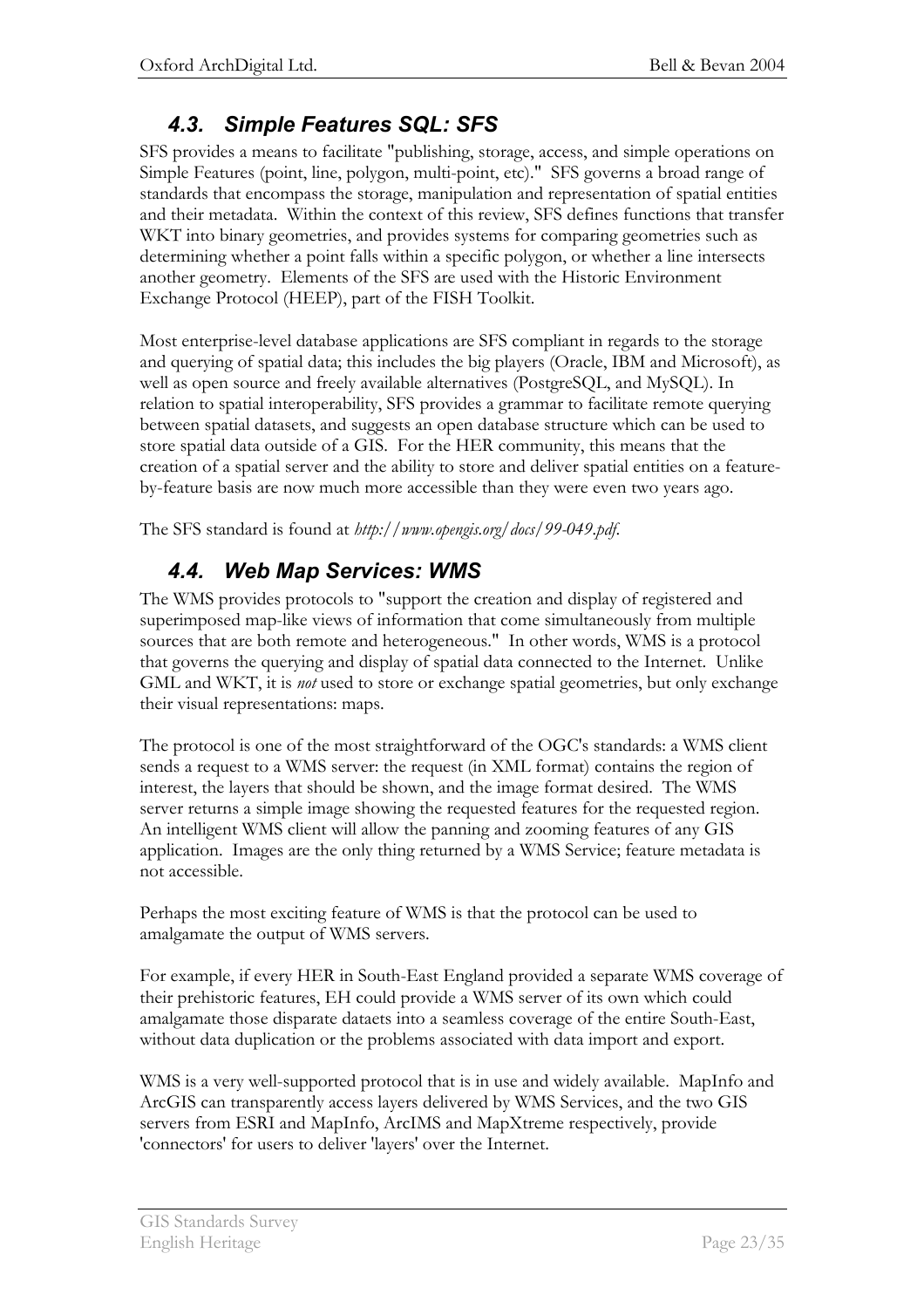The WMS standard should be one of the first mechanisms that HERs and English Heritage employ for distributing spatial data in an open and accessible format.

An excellent example of a WMS client and Service is available from TerraServer, the Microsoft-owned data distributor for aerial photographs of the US: http://terraserver.microsoft.com/ogcwms.aspx.

This Service provides an interface to spatial data via a web browser, but can also be accessed by MapInfo and ArcGIS. A whitepaper on the service is available here: *http://research.microsoft.com/scripts/pubs/view.asp?TR\_ID=MSR-TR-2002-53*

MapServer, the extremely popular Open Source spatial data engine developed by the University of Minnesota, also supports the WMS standard: *http://mapserver.gis.umn.edu/* 

The WMS specification is available from *http://portal.opengis.org/files/?artifact\_id=5316*.

## *4.5. Web Feature Services: WFS*

WMS delivers maps and only; the WFS is a sister protocol that allows users to query and interact with the geographic features represented on a WMS-delivered map. A WMS can exist without WFS, but to provide full querying and data retrieval at the attribute level, WFS must be employed.

The WFS specification is available at *https://portal.opengeospatial.org/files/?artifact\_id=7176*.

## *4.6. The FISH Toolkit: MIDAS Spatial Schema*

The spatial schema of the FISH Toolkit was designed specifically to address the needs of spatial exchange in the HER community. It combines elements of WMS, GML and WKT in an XML schema to record all elements of place and spatial representation. It is therefore compatible with OGC standards, but tailored towards the specific needs of the HER community.

The following page shows an example of an invented site, represented in MIDAS SPATIAL: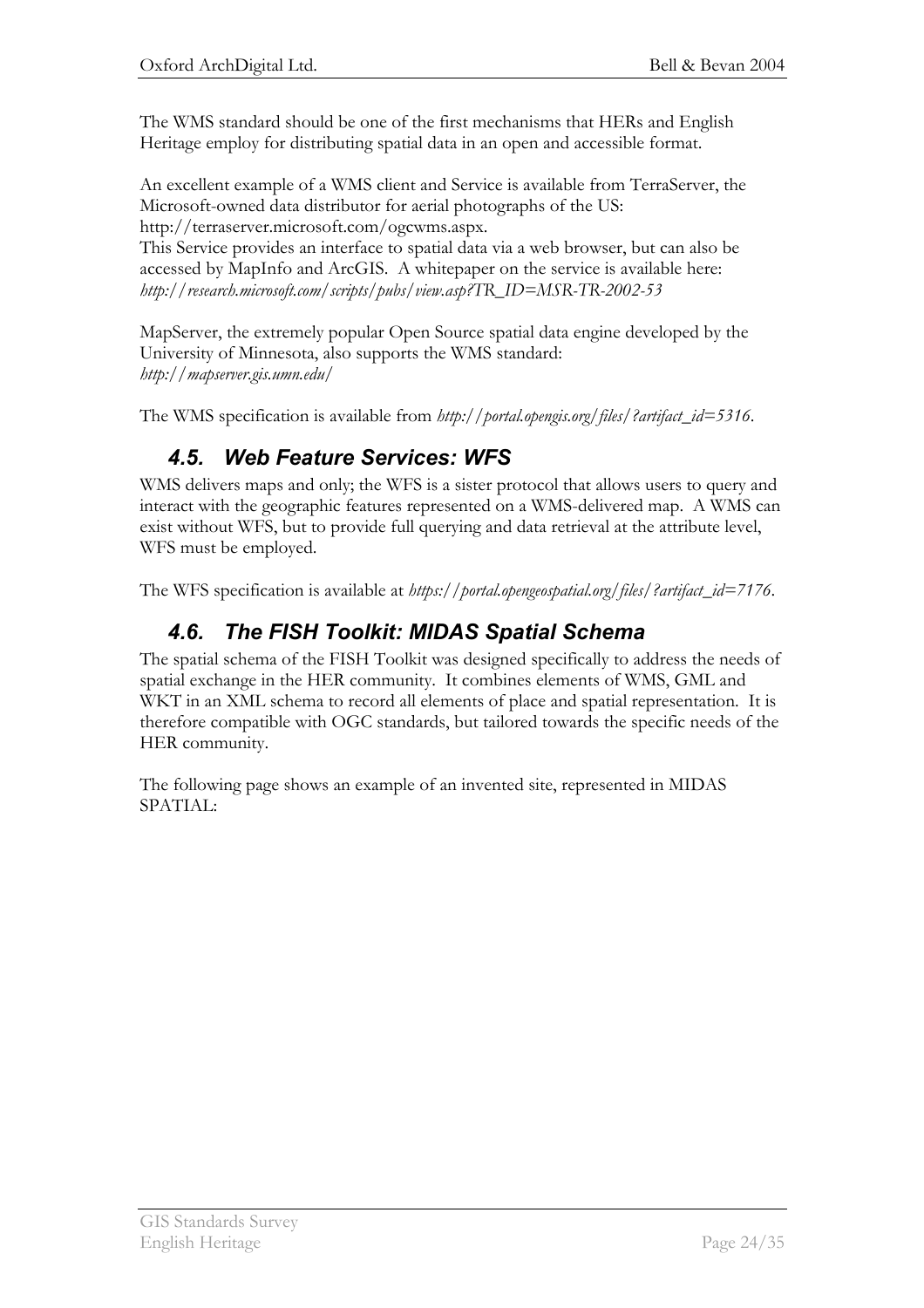| <midas:spatial xsi:schemalocation="http://www.heritage-standards.org/midas/schema/1.0&lt;br&gt;http://195.74.122.210/~fish/midas/schema/1.0/midas_spatial.xsd"></midas:spatial>                                                                    |  |  |  |
|----------------------------------------------------------------------------------------------------------------------------------------------------------------------------------------------------------------------------------------------------|--|--|--|
| <place></place>                                                                                                                                                                                                                                    |  |  |  |
| <address></address>                                                                                                                                                                                                                                |  |  |  |
| <country>UK</country><br><county>Devon</county><br><city>Taunton</city><br><streetaddress>Old Manor Farm</streetaddress><br><streetaddress>23 Winding Way</streetaddress><br><postcode>DE21 N32</postcode>                                         |  |  |  |
|                                                                                                                                                                                                                                                    |  |  |  |
| <namedplace></namedplace>                                                                                                                                                                                                                          |  |  |  |
| <location namespace="EH_CDP98" type="county">Devon</location><br><location namespace="EH_CDP98" type="district">South Hams</location><br><location type="civilparish">Chivelstone</location><br><location type="locality">Easder Valley</location> |  |  |  |
|                                                                                                                                                                                                                                                    |  |  |  |
| <gridref namespace="OSGB36">ST673972</gridref>                                                                                                                                                                                                     |  |  |  |
| <geopolitical type="country">England</geopolitical>                                                                                                                                                                                                |  |  |  |
| $<$ /place>                                                                                                                                                                                                                                        |  |  |  |
|                                                                                                                                                                                                                                                    |  |  |  |
| <geometry><br/><boundingbox <br="" maxx="267500" minx="267000" miny="297000" srs="EPSG:27700">maxy="2975900"/&gt;</boundingbox></geometry>                                                                                                         |  |  |  |
| <spatialappellation type="centroid"></spatialappellation>                                                                                                                                                                                          |  |  |  |
| <guickpoint></guickpoint>                                                                                                                                                                                                                          |  |  |  |
| <srs>EPSG:27700</srs>                                                                                                                                                                                                                              |  |  |  |
| $267350$                                                                                                                                                                                                                                           |  |  |  |
| <y>297250</y>                                                                                                                                                                                                                                      |  |  |  |
|                                                                                                                                                                                                                                                    |  |  |  |
| <entity namespace="WESTSHIRE GIS" spatialtype="Point" uri="32453"><br/><wkt srs="EPSG:27700">POINT(267250 297250)</wkt></entity>                                                                                                                   |  |  |  |
| $\le$ /entity>                                                                                                                                                                                                                                     |  |  |  |
| <capturemethod>Map reference</capturemethod>                                                                                                                                                                                                       |  |  |  |
|                                                                                                                                                                                                                                                    |  |  |  |
| <spatialappellation type="scheduledarea"><br/><entity namespace="WESTSHIRE GIS" spatialtype="Polygon" uri="21345"><br/><wkt srs="EPSG:27700"> POLYGON((267318 297302, 267471 297221,</wkt></entity></spatialappellation>                           |  |  |  |
| 334876 341874, 129435 194321, 267318 297302))                                                                                                                                                                                                      |  |  |  |
|                                                                                                                                                                                                                                                    |  |  |  |
| <capturemethod>Aerial Photo</capturemethod>                                                                                                                                                                                                        |  |  |  |
|                                                                                                                                                                                                                                                    |  |  |  |
|                                                                                                                                                                                                                                                    |  |  |  |
|                                                                                                                                                                                                                                                    |  |  |  |
| <representations></representations>                                                                                                                                                                                                                |  |  |  |
| <representation namespace="O.S.1:10000">ST 69 NE</representation><br>                                                                                                                                                                              |  |  |  |
|                                                                                                                                                                                                                                                    |  |  |  |

MIDAS SPATIAL aims to address all elements of spatial recording and is comprised of three primary elements: *place*, *geometry* and *representation*. *Place* is used to record all stringbased representations of place, including addresses and geopolitical units; *Geometry* stores information for each spatial appellation associated with the entity, using WKT to represent geometry; *Representations*, the final element, records where representations of the spatial entity can be found on maps and APs.

A draft of the MIDAS spatial schema documentation is available here: *http://195.74.122.211/~fish/midas/docs/html/midas\_spatial.html http://195.74.122.211/~fish/heep/docs/html/ch08.html#id2900952*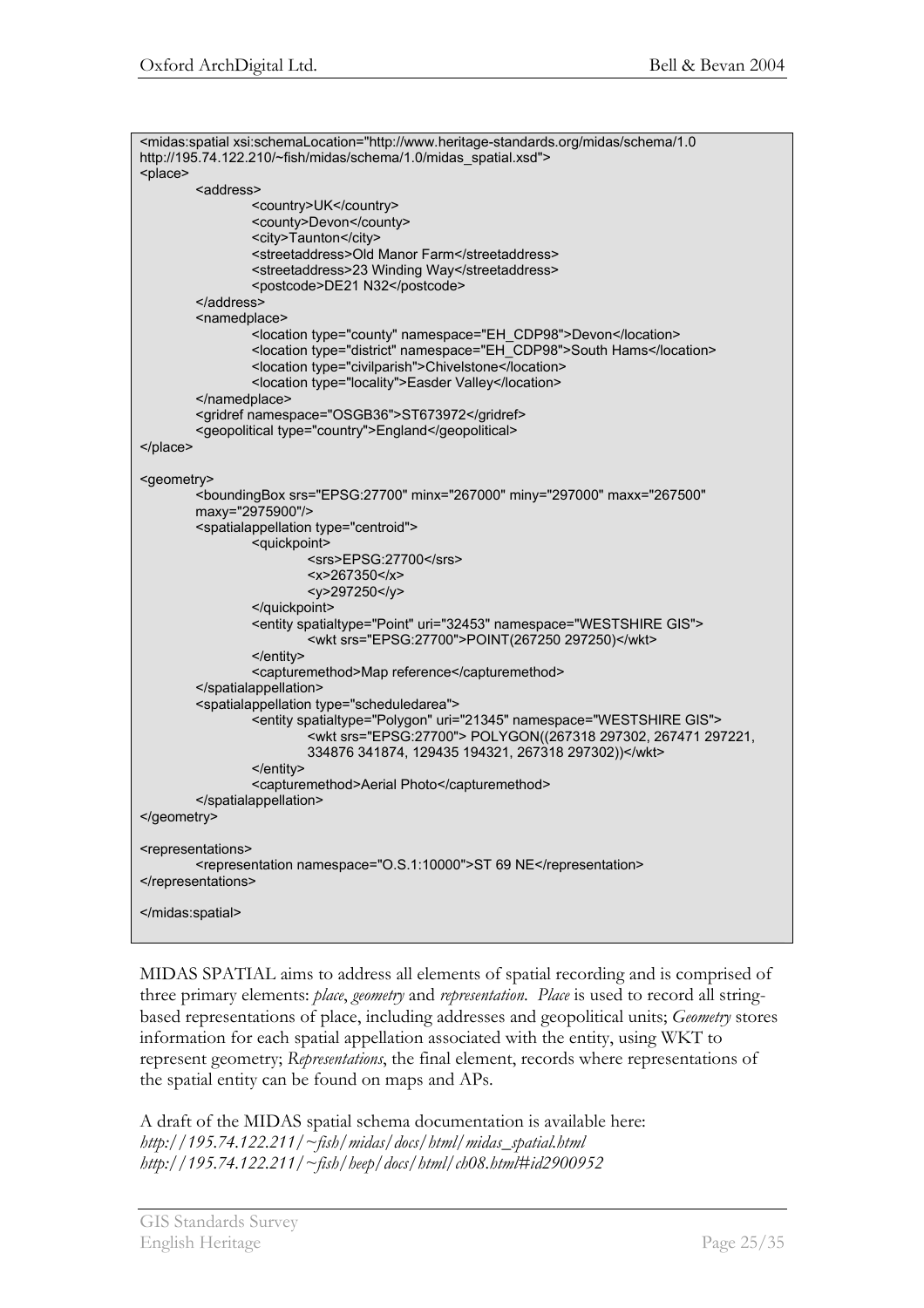The schema itself can be accessed here:

*http://195.74.122.211/~fish/midas/schema/1.0/midas\_spatial.xsd*.

More information on the FISH toolkit is available from: *http://www.heritage-standards.org* 

### *4.7. New Initiatives: Assessments and Conclusions*

GML is an excellent medium for spatial data representation, but is too complex to be the panacea for all spatial problems currently encountered by the HER community. This is not only because GML is overly broad for the requirements of the HER spatial community, but GML also remains an exchange format that must be first transformed into something like WKT before it can be readily imported into a spatial database or GIS. English Heritage should actively educate users in GML and MasterMap, but primarily as a means of de-mystifying this often obscure standard. It is too soon to implement GML-centric initiatives, although this should be continuously monitored.

However, as XML is a central element of the FISH Toolkit, English Heritage should continue to educate and inform the HER community about XML in general, so that it does not remain the obscure technology it is perceived as currently.

We recommend that moves be made away from conceiving of and working with spatial data on as 'layers', and instead work with spatial features. We make this recommendation because it is the way that GIS technologies such as MasterMap and spatial servers are moving, but also because it will allow a more ready exchange, manipulation, and referencing of specific spatial entities.

WKT is the most straightforward and open format in which geometry can be represented. Its use should be employed to a greater extent by the HER community because:

- It is focused on feature based, rather than layer-based, spatial representation
- x It is an open standard, unlike ESRI shapefiles and other proprietary formats
- $\bullet$  It is it is a simple and straightforward way to represent spatial entities
- x It is text-based, and can be recorded in a single field in a non-spatial database.
- $\bullet$  It is a excellent format for archiving
- It can be imported and exported directly from most enterprise-level GIS and spatial database applications

When associated with the EPSG:27700 spatial reference system, either explicitly or implicitly, WKT can be used to extract and exchange every spatial entity that exists in all UK HERs.<sup>10</sup> We recommend that initiatives are put in place to encourage or enforce the WKT delivery of all spatial entities resulting from nationally sponsored heritage projects, and that other archiving bodies, such as the ADS, both accommodate and recommend WKT as the preferred standard.

 $\overline{a}$ 10 EPSG codes are the internationally standard for indicating spatial reference systems (SRS). Other EPSG codes reference other SRS, including EPSG:4326 for WGS84 (recorded in Lon/Lat, units = decimal degrees). Thus WKT can also be used for costal and off-shore sites, as well as those in Northern Ireland.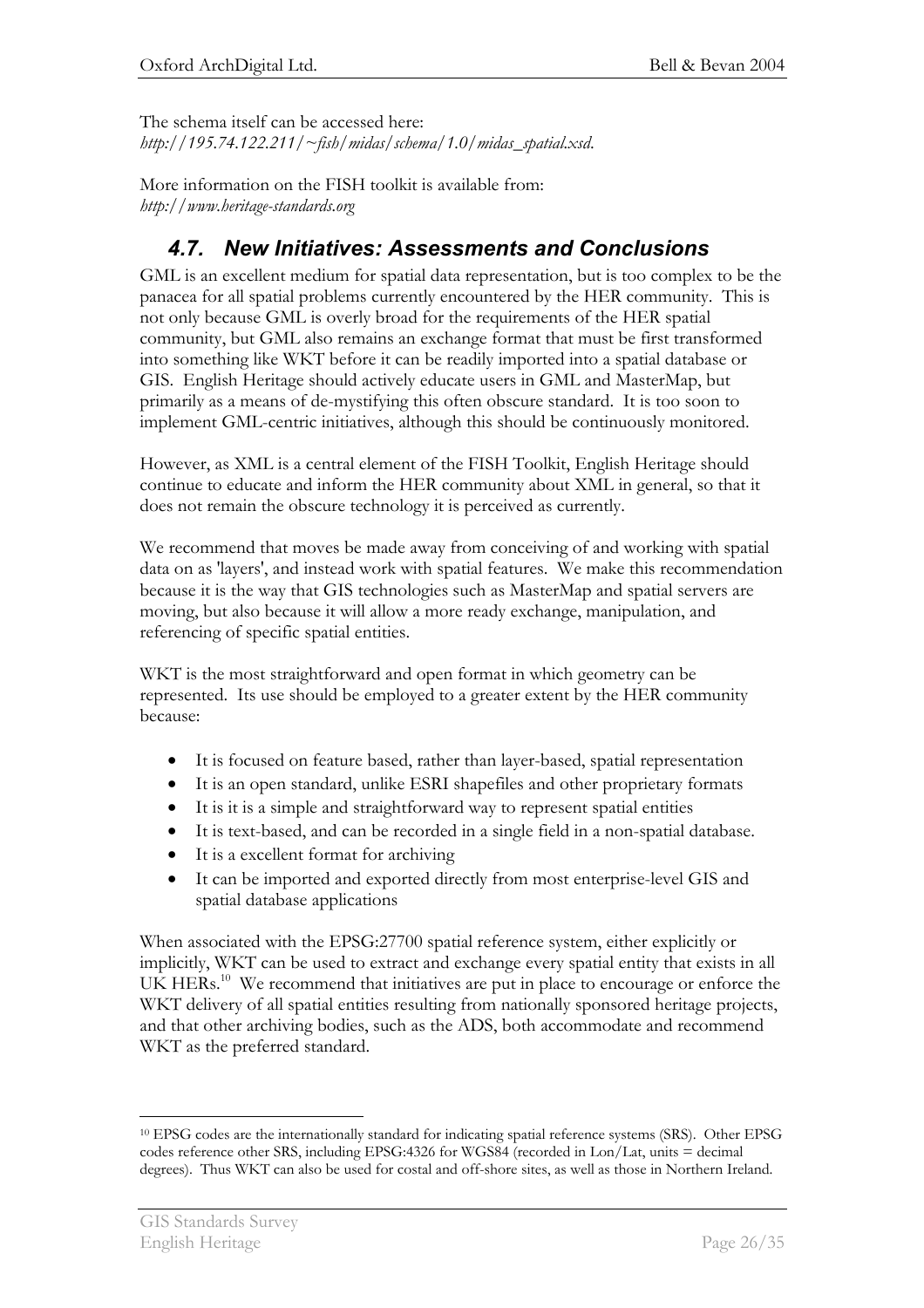WMS technologies are well-supported by the Spatial industry and are conspicuously absent in the HER and Heritage sectors. The technology exists, is extremely easy to deploy, and is already included in ArcIMS and MapXtreme GIS servers. English Heritage should encourage WMS Services in the HER community and provide examples of their own.

MIDAS SPATIAL is very young but it combines the best aspects of a number of OGC standards, is compatible with them all, and is targeted specifically at the HER community. Its use should continue to be encouraged as part of the FISH Toolkit and elsewhere.

The following table summarises the survey questions from this section:

| <b>Questions/Answers</b>                                                                                 | <b>Total</b> |                | %     |
|----------------------------------------------------------------------------------------------------------|--------------|----------------|-------|
| Do you record spatial metadata for monuments? (n=53)                                                     |              |                |       |
| Yes                                                                                                      |              | 39             | 73.6% |
| <b>No</b>                                                                                                |              | 11             | 20.8% |
| Don't Know                                                                                               |              | 3              | 5.7%  |
| Can you or your IT Officer export heritage records in XML format? (n=54)                                 |              |                |       |
| Yes                                                                                                      |              | 9              | 16.7% |
| Currently under investigation                                                                            |              | 22             | 40.7% |
| <b>No</b>                                                                                                |              | 19             | 35.2% |
| What is XML?                                                                                             |              | 4              | 7.4%  |
| Can you or your IT Officer import heritage records in XML format? (n=50)                                 |              |                |       |
| Yes                                                                                                      |              | 9              | 18.0% |
| Currently under investigation                                                                            |              | 20             | 40.0% |
| <b>No</b>                                                                                                |              | 21             | 42.0% |
| Are you or your GIS Officer familiar with MasterMap? (n=52)                                              |              |                |       |
| Yes                                                                                                      |              | 39             | 75.0% |
| No                                                                                                       |              | 13             | 25.0% |
| Can you or your GIS Officer produce (export) spatial data in GML or WKT format?<br>$(n=51)$              |              |                |       |
| Yes                                                                                                      |              | 3              | 5.9%  |
| Currently under investigation                                                                            |              | 8              | 15.7% |
| <b>No</b>                                                                                                |              | 17             | 33.3% |
| What is GML/WKT?                                                                                         |              | 23             | 45.1% |
| Can you or your GIS Officer import spatial data in GML or WKT format? (n=50)                             |              |                |       |
| Currently under investigation                                                                            |              | 9              | 18%   |
| No or N/A                                                                                                |              | 36             | 72%   |
| Yes                                                                                                      |              | 5              | 10%   |
| Do you use SVG for the display of GIS data? (n=45)                                                       |              |                |       |
| Yes                                                                                                      |              | 3              | 6.7%  |
| Currently under investigation                                                                            |              | 3              | 6.7%  |
| <b>No</b>                                                                                                |              | 39             | 86.7% |
| Are you familiar with the recent initiatives of FISH to develop an 'interoperability<br>toolkit'? (n=53) |              |                |       |
| Yes, I am very familiar                                                                                  |              | 13             | 24.5% |
| Yes, I have heard of it                                                                                  |              | 38             | 71.7% |
| No                                                                                                       |              | $\overline{2}$ | 3.8%  |

*Table 4 - Knowledge and Use of Spatial Standards*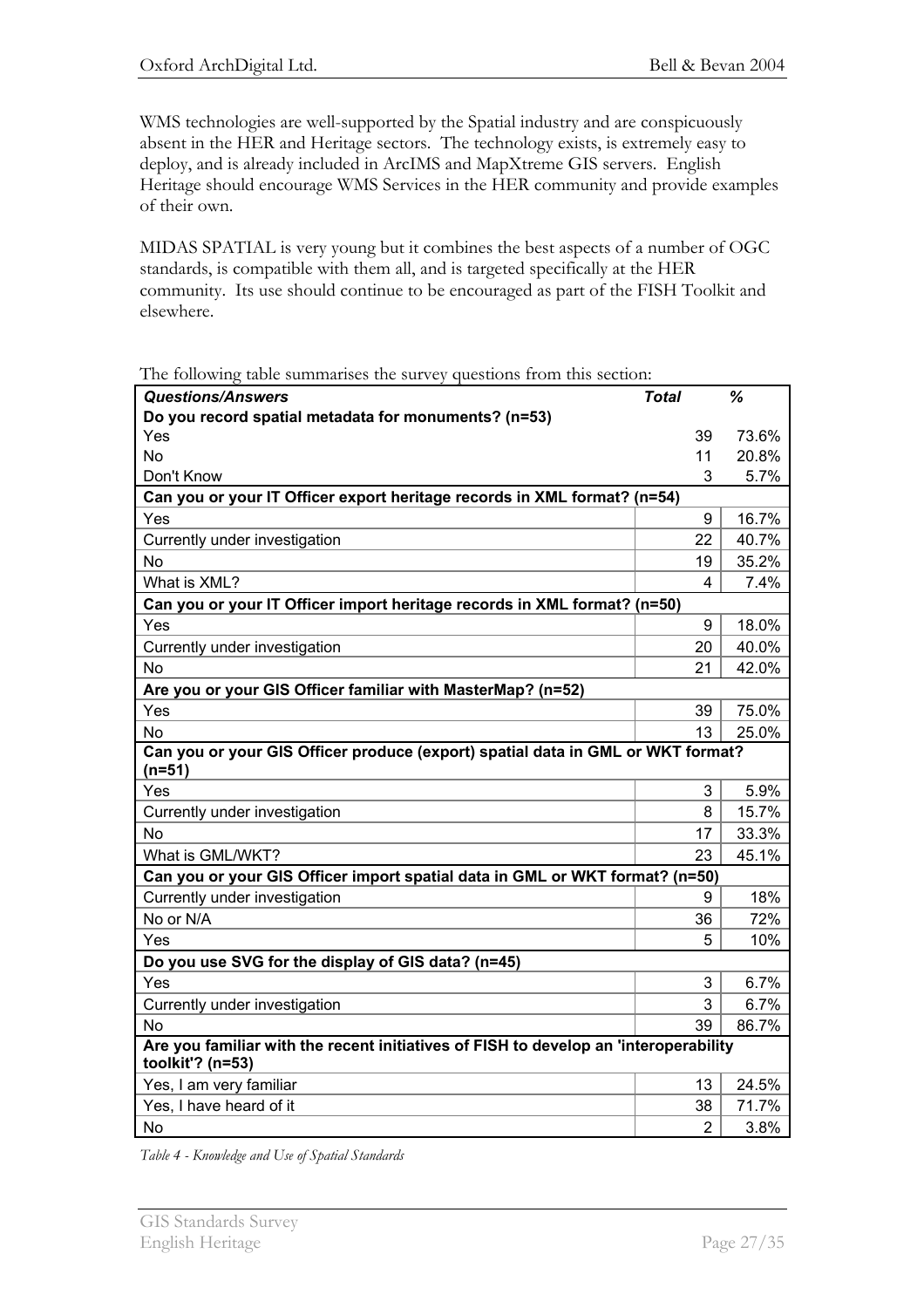# **5. Key Findings and Recommendations**

## *5.1. Key Findings*

- o GIS is now a commonly used tool in the archaeological sections of Local Authorities and not simply a tool available to a few experts.
- o There is a clear need for GI standards and easy ways to implement them. A large proportion of HERs are prepared to receive heritage data digitally, but that far fewer of these have developed any formal guidelines as to how this might be done.
- o There exist a wide range of provisions for GIS training in archaeological sections or parent authorities. However, web-based learning of GIS skills by HER staff remains extremely limited at present
- o IT budgets are usually very small, and HERs or archaeology sections are often reliant on software provisions and IT support offered across the entire Local Authority. This seems to work well in those cases where an effective corporate IT and GIS strategy is already in place.
- o The type of GIS software used by HERs remains similar to those used in 2002. The dominance of ESRI and MapInfo packages reflect their global market share, though the popularity of Exegesis software is also notable.
- o There is great variety in HER recording routines, exchange methods and GIS skills.
- o Any guidelines about GI standards should take into account the varied bureaucratic structures and different stakeholders behind each HER.
- o There is confusion among HERs about recent initiatives both within and beyond the HER world with respect to GI standards. This is an area where EH or ADS might provide assistance with a series of targeted workshops for HER personnel.
- o Many forthcoming initiatives for internet access to HER spatial data envisage providing only limited querying facilities and basic datasets but not specialist information.
- o The current online presence of HERs online is extremely limited, though many funding applications or corporate initiatives with this in mind are pending.
- o The UK heritage sector is not realising the potential of existing spatial standards, particularly WKT and WMS.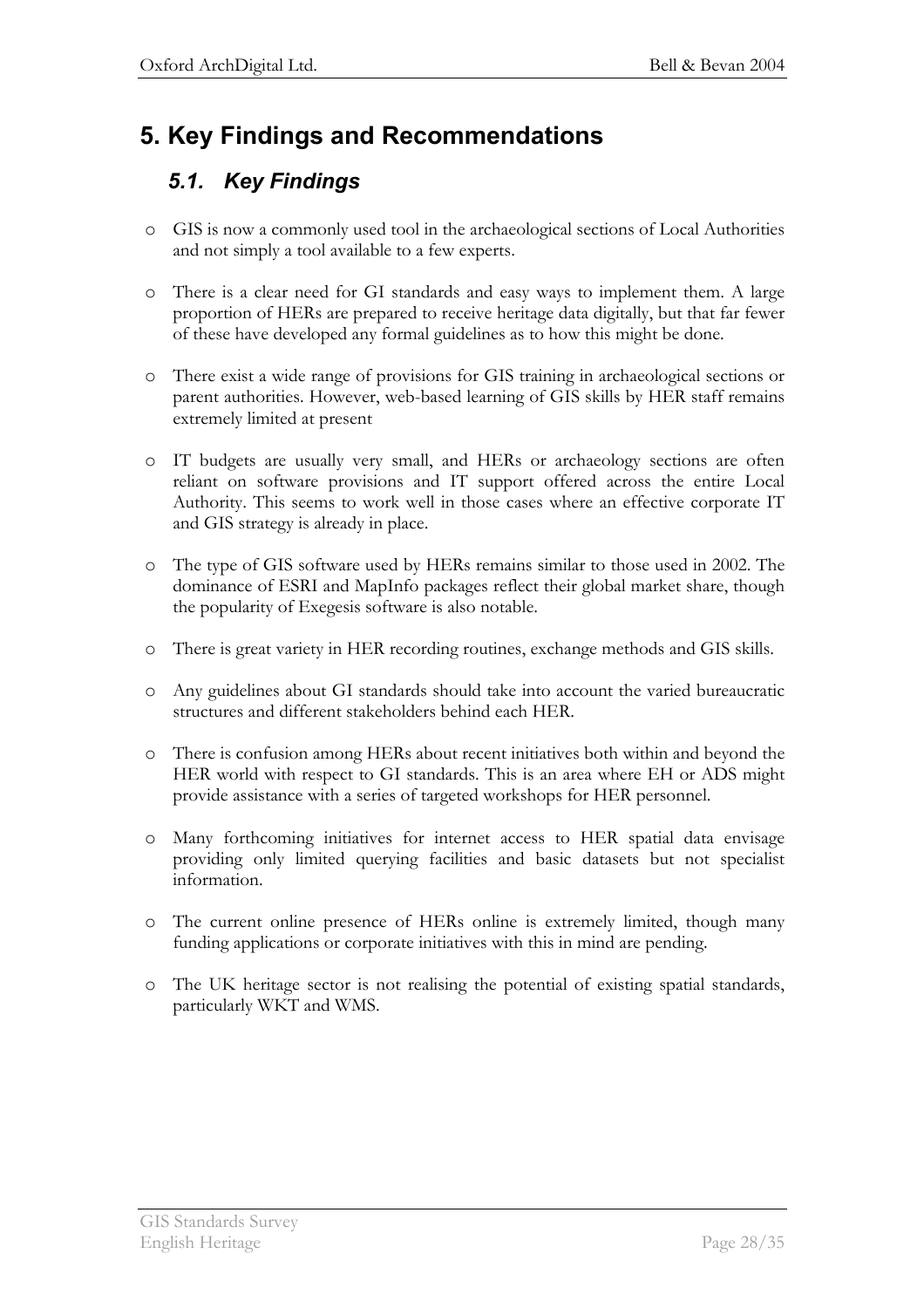### *5.2. Recommendations*

- o The proper adoption of metadata and geospatial mark-up standards in tandem with the creation of online HERs (dynamically linked to the original datasets) would encourage a beneficial reduction in the diversity of data exchange practices in HERs, without inhibiting the degree to which they might cater for specific user needs.
- o EH should continue to promote existing ADS and NGDF standards and propose additional guidelines for interoperability.
- o There is no need to foster the exclusive uptake of any one GIS package by HERs, so long as those packages in use are fully compliant with interoperability standards (as some are not).
- o National funding bodies should favour those bids for money to put HER data online that can demonstrate clear interoperability compliance.
- o A full national portal for HER data is desirable.
- o EH should consider whether there is any way to encourage web-base learning initiatives, explicitly targeted at HER staff.
- o HERs should be identified as key end-users of the digital data produced by future National Heritage Projects. HER data requirements should be acknowledged in the design of these projects from the beginning.
- o EH and other national bodies (e.g. ADS) should assist HERs in applying for Heritage Lottery Fund or New Opportunities Fund money, with both technical advice and pump-priming grants, especially for smaller organisations.
- o A greater emphasis should be made on spatial interoperability using WKT and WMS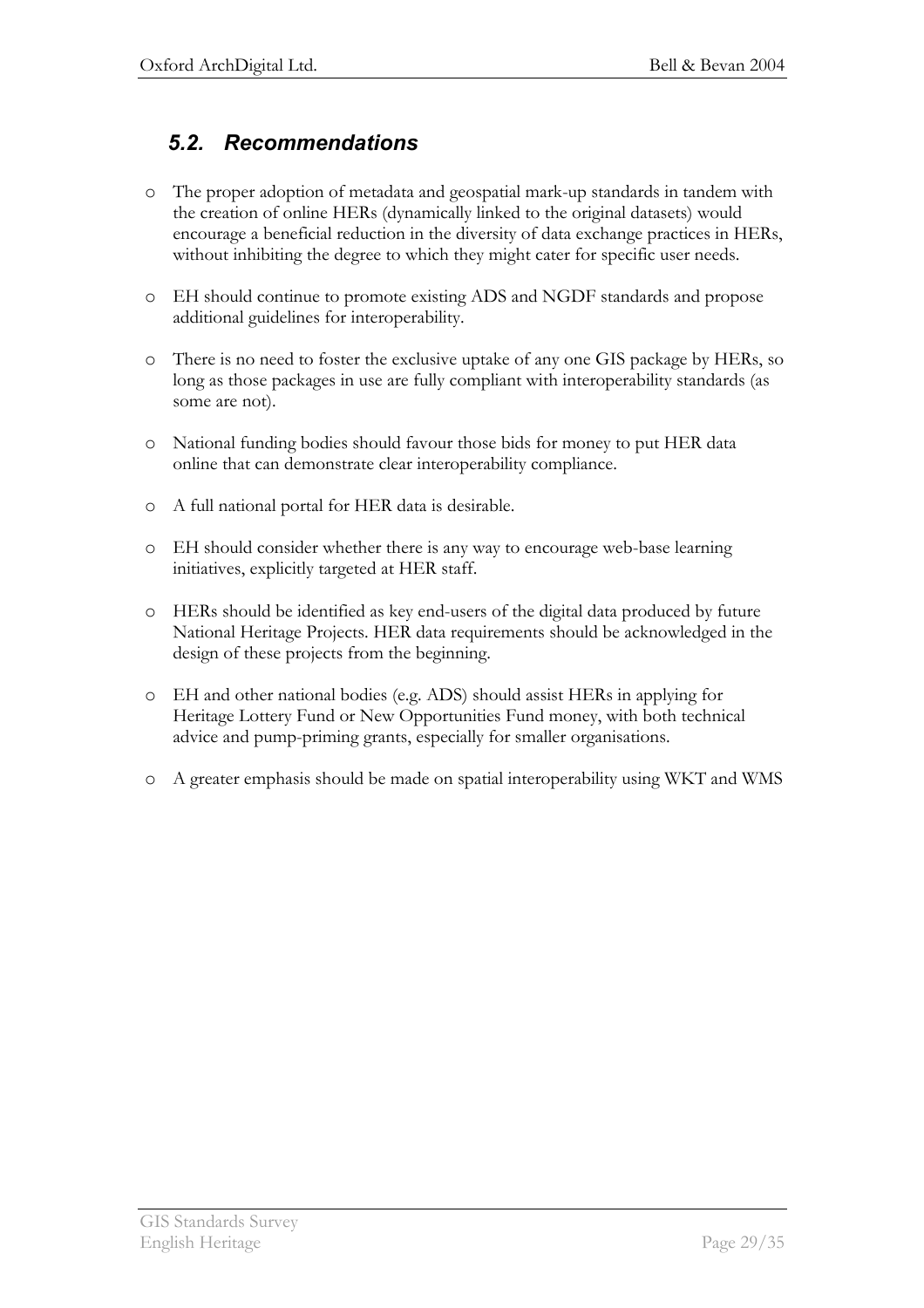# **6. Acronyms Employed**

The heritage and GIS sectors place a close second and third behind the military for their use of acronym-heavy jargon. We have tried to keep their use to a minimum, and list here the few used in this report:

| ADS                | Archaeology Data Service                                     |
|--------------------|--------------------------------------------------------------|
| ALGA0              | Association of Local Government Archaeological Officers      |
| <b>APPAG</b>       | All-Party Parliamentary Archaeology Group                    |
| CIDOC CRM          | Comité International Pour la Documentation (International    |
|                    | Documentation Committee) Conceptual Reeference Model         |
| EН                 | English Heritage                                             |
| <b>FISH</b>        | Forum for Information Standards in Heritage                  |
| <b>GIS</b>         | Geographic Information System(s)                             |
| <b>GML</b>         | Geographic Markup Language                                   |
| <b>HEIRNET</b>     | Historic Environment Information Resources Network           |
| HER                | Historic Environment Record                                  |
| <b>HLF</b>         | Heritage Lottery Fund                                        |
| <b>INSCRIPTION</b> | A collection of 'wordlists' maintained or recommended by the |
|                    | Forum on Information Standards in Heritage (FISH)            |
| <b>MIDAS</b>       | Monuments and Inventories Data Standard                      |
| <b>NGDF</b>        | National Geospatial Data Framework                           |
| <b>NMP</b>         | National Mapping Programme                                   |
| <b>NMR</b>         | National Monuments Record                                    |
| <b>NOF</b>         | New Opportunities Fund                                       |
| OGC                | Open Geographic Consortium                                   |
| SFS                | Simple Features SQL                                          |
| SMR                | Sites and Monuments Record                                   |
| SVG                | Scaleable Vector Graphics                                    |
| <i>UAD</i>         | Urban Archaeological Database                                |
| WFS                | Web Features Services                                        |
| WKT                | Well Known Text                                              |
| WMS                | Web Map Services                                             |
| XML                | Extensible Markup Language                                   |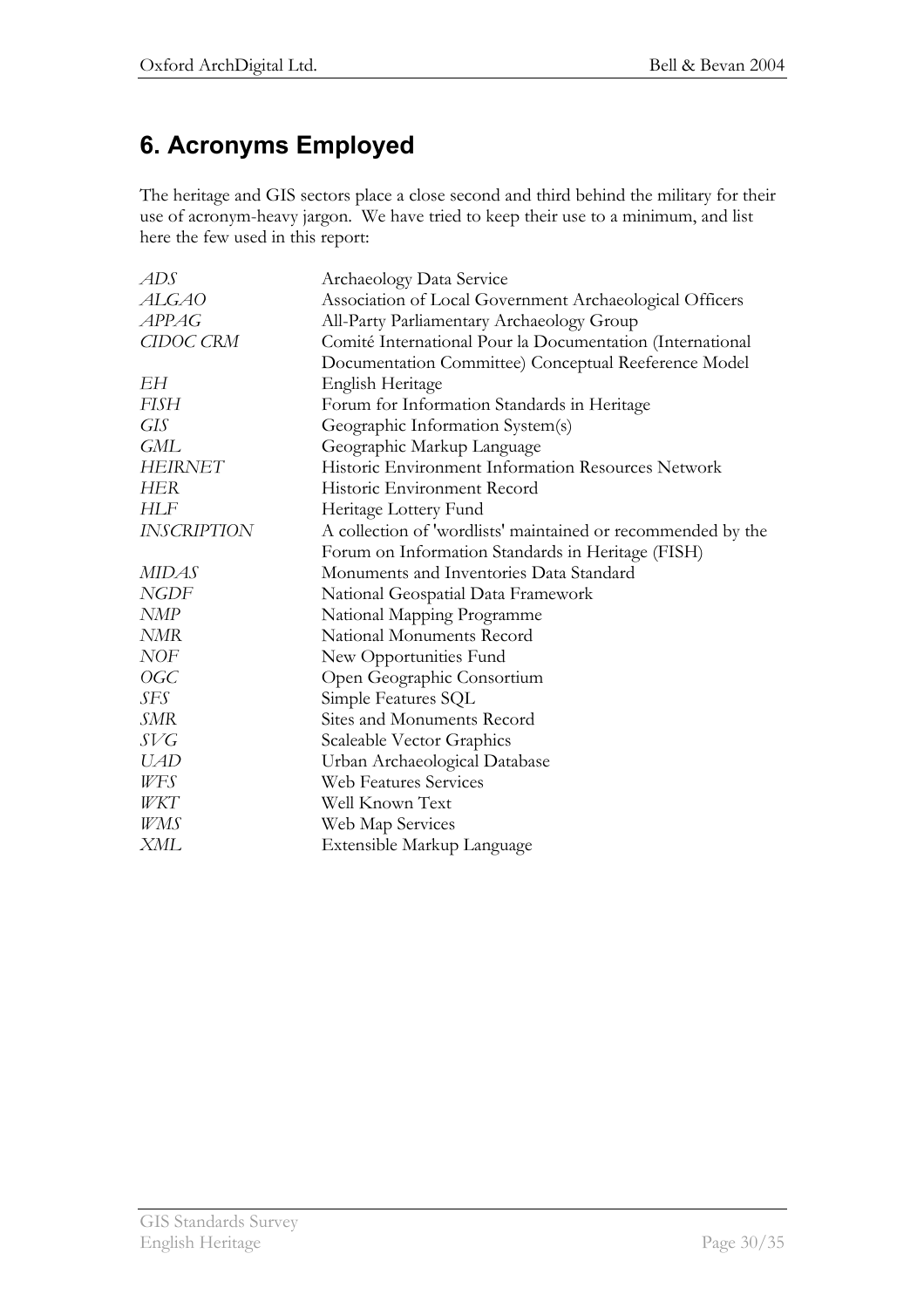# **7. References**

ALGAO 2001 *Local Records* — National Resource. An ALGAO Strategy for Sites and *Monuments Records in England*. Association of Local Government Archaeological Officers.

APPAG 2003 *The Current State of Archaeology in the United Kingdom. First Report of the All-Party Parliamentary Archaeology Group,* http://www.sal.org.uk/appag/report/report.htm

Baker, D. 1999 An Assessment of English Sites and Monuments Records, ALGAO

Chitty, G. 2002 Development of an SMR Policy Document, Background Paper for ALGAO AGM Discussion 30.04.02

DCMS 2001, *The Historic Environment: A Force for Our Future*, DCMS and DTLR

English Heritage, 2000, Power of Place, The Future of the Historic Environment, English Heritage

SMRRA 2004 *English SMRs / UADs First HER Benchmark Resources Assessment,* http://www.jiscmail.ac.uk/files/HERFORUM/SMRRA-Main-RepAppndx.pdf

Fernie, K. and P. Gilman (eds) 2000, *Informing the Future of the Past, Guidelines for SMRs*, English Heritage.

Gilman, P. 2004 'Sites and Monuments Records and Historic Environment Records in England: is Cinderella finally going to the Ball?' *Internet Archaeology* 15, http://intarch.ac.uk/journal/issue15/gilman\_toc.html

*Modernising Government* 1999 White Paper http://www.archive.official-documents.co.uk/document/cm43/4310/4310-00.htm

Newman, M. 2002 *SMR Content and Computing Survey 2002*, English Heritage Data Services Unit. http://www.jiscmail.ac.uk/files/HERFORUM/SMR\_Content\_Survey\_Report.pdf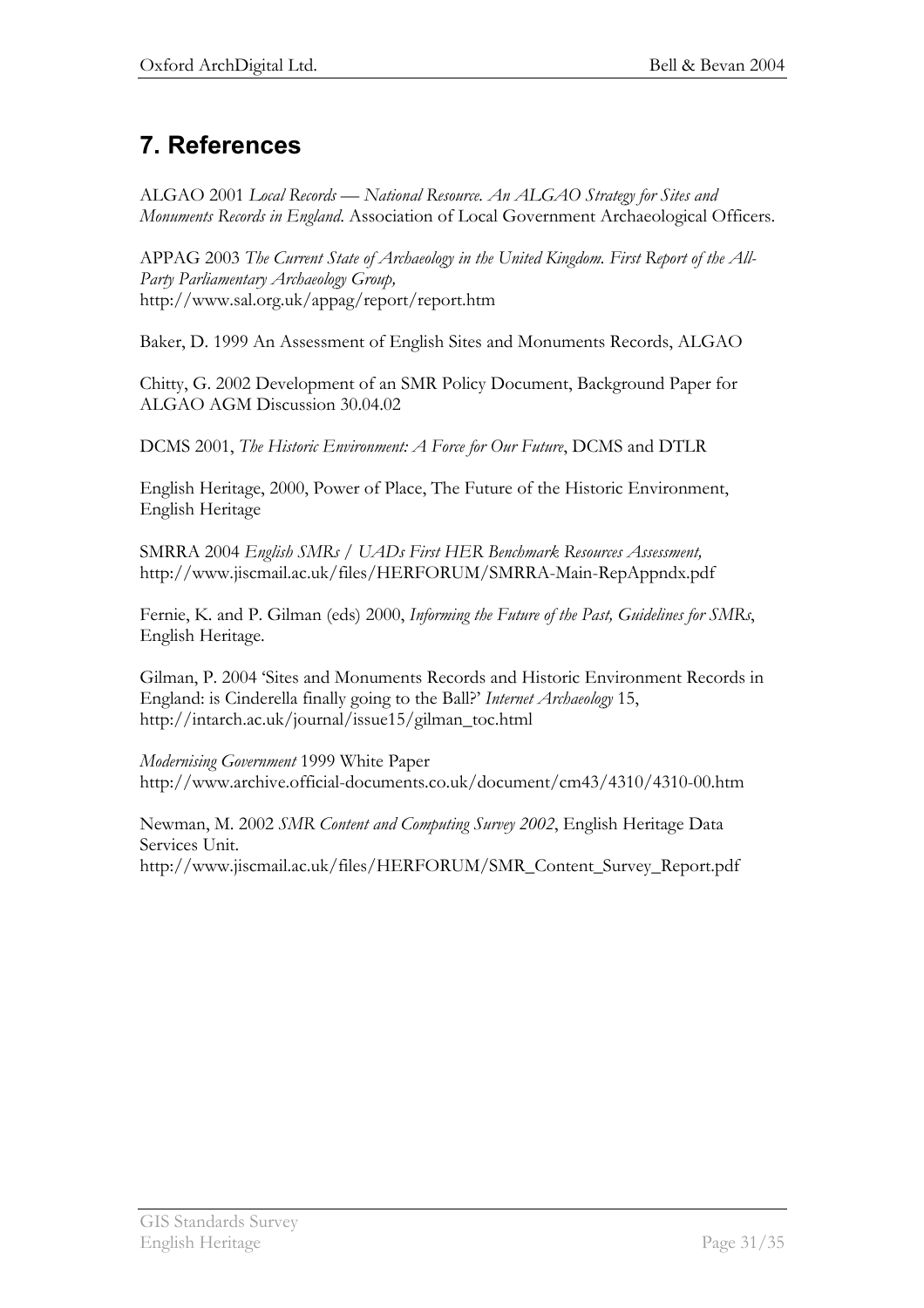# **8. Survey Form**

N.B. A first draft of this survey form was developed by Oxford Archdigital Ltd in late June 2004 and then circulated amongst EH personnel (MS, BH, DB, AF). Their comments were then incorporated into a final draft that was put on-line at the beginning of August and advertised on the HER forum. The final deadline for replies was the 1<sup>st</sup> October 2004.

### **Section A. General Information**

#### **Name of Organisation**

### **Contact Name, Email and Telephone**

**Type of Organisation:**  (*HER / UAD / Heritage Project / Other - please specify)* 

### **Principle Geographic Region of Concern:**

### **Number of Active Employees/Personnel:**

*Fulltime: Part-time:* 

#### **How many people actively use GIS?**

*Count: approx % of total personnel:* 

#### **How many of these would you characterise as GIS experts/specialists?**

*Count: approx % of total personnel:* 

**What formal provisions do you have for developing staff competence in GIS?**  *(None / In-house courses; External courses; In-house manuals; External manuals; Web-based learning)* 

**Parent Authority (if any)** 

#### **What is your average annual expenditure on HER IT?**

**What percentage of this is GIS-related expenditure (not including data licenses)?** 

**Is the GIS in your organisation the responsibility of the same person or department as the heritage data (e.g. if you are an HER, is the GIS managed by the same department in your LEA as the HE data?)?**  *(yes / no / n-a)*

**How do you reconcile your GIS needs with those of your parent authority? Please explain:** 

#### **Additional comments on this section:**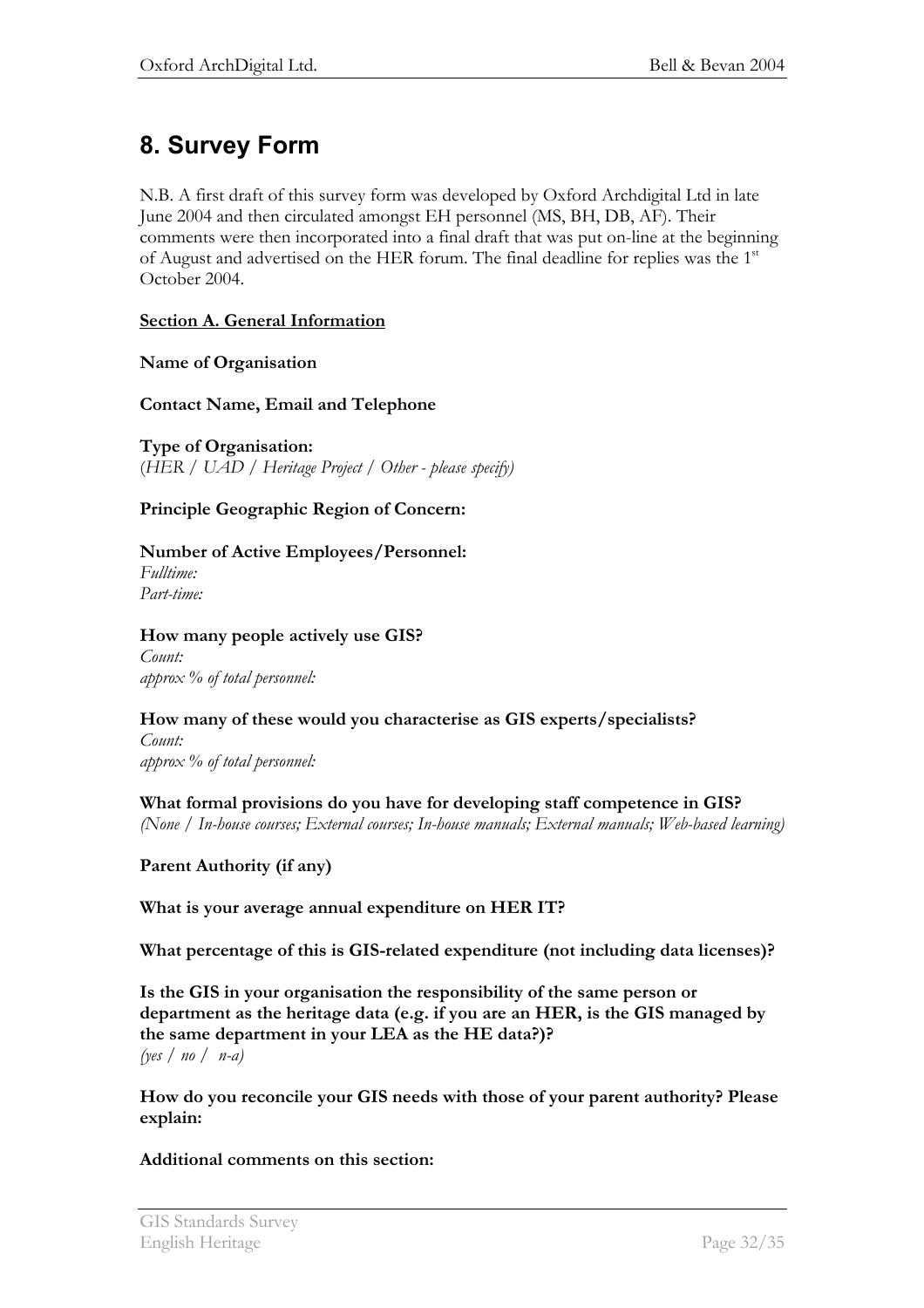### **B. Technical Infrastructure**

This section profiles the technical infrastructure in your organisation  $-$  questions are designed to assess the scale, type and purpose of the GI technologies you use.

**What GIS technologies do you use, if any (please include no. of licenses)?** 

*(None / ArcIMS / ArcView-ArcInfo / GeoMedia / GGP / Grass / Idrisi / MapInfo / MapXtreme / ORACLE spatial server / ArcSDE / Other - please specify)* 

### **What do you use GIS for (please include approximate percentage use)?**

*(we don't / General Data Management / Research Tool / Spatial Planning and Development Control / Disseminating Information to the Public / other – please specify)* 

### **What client Operating Systems does your HER Office use?**

*(Windows / Mac / Linux / Unix / Solaris / don't know)* 

### **What server Operating Systems does your HER Office use?**

*(Windows / Mac / Linux / Unix / Solaris / don't know)* 

**Does your office use a Web Map Service for distributing spatial data?**  *(yes / no / don't know / what's a Web Map Service?)* 

### **If so, what data is shared via the WMS?**

#### **Additional comments on this section:**

### **C. Data**

This section is concerned with the types of spatial information you handle and how they are managed in terms of data types and file formats.

#### **Approximately what percentage of your non-spatial (attribute) data is stored digitally (e.g. in databases)?**

**Approximately what percentage of your spatial data is stored as (N.B. please just give an approximate percentage that suggest the rough proportions of your primary spatial heritage data that fall into these three categories; calculations should not include such things as background topographic maps):**  vector entities? raster maps and images: non-digital maps and plans:

#### **Do you have a point coverage available for your monuments (i.e., monuments can be viewed as points in your GIS)?**

*(yes / no / partially implemented / don't know)* 

**Do you have a line and polygon coverage available for your monuments?**  *(yes / no / partially implemented / don't know)* 

#### **Do you record spatial information for Events (as defined in MIDAS) in your HER?**

*(yes / no / partially implemented / don't know)*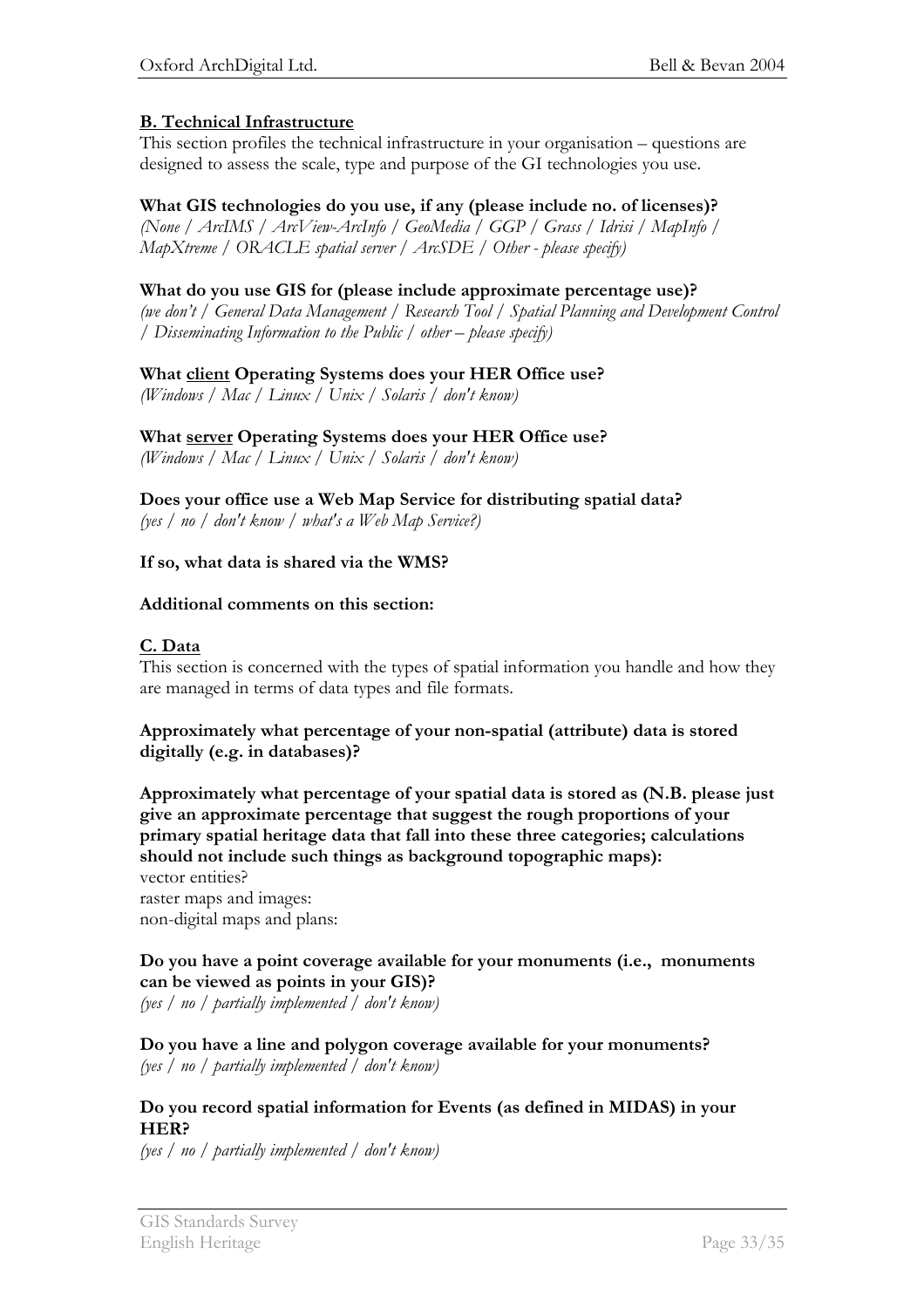**Do you record spatial information for Photographs and Images in your HER?**  *(yes / no / partially implemented / don't know)* 

**What file format(s) do you usually use to store your spatial data (e.g. ArcView Shapefiles, MapInfo TAB files, Oracle Spatial server, etc.?**

**Do you have any in-house spatial data format(s) and/or standard(s)?**  *(yes / no / partially implemented)* 

#### **Would you be willing to provide EH with a document detailing these formats?**  *(yes / no / n-a)*

#### **Do you store attribute data (e.g. monument type, character, etc.) in your GIS or in a separate database?**

*(GIS / separate database / a bit of both / don't know)* 

#### **Additional comments on this section:**

#### **Section D. Exchange**

This section considers the way digital information is shared (given and received) within and outside your organisation. It asks about the methods by which you share data and for your assessment of the past success of this process.

#### **How do you exchange heritage information within your organisation (i.e., other offices in your authority)?**

*(We don't* **/** *On paper* **/** *Direct access to our systems / A read only copy of our systems / Data dump on floppy or CD as requested)*

#### **How do you give heritage information to other heritage organisations?**

*(We don't* **/** *On paper* **/** *Direct access to our systems / A read only copy of our systems / Data dump on floppy or CD as requested)*

#### **How do you provide heritage records to the public?**

*(We don't* **/** *On paper* **/** *Data dump in CSV format or other file format / Other - please explain)*

**Do you accept/receive heritage information digitally, including GIS data?** *(yes / no)*

**If so, do you have guidance/standards for organisations wishing to deposit digital (spatial) data with you?** *(yes / no / n-a)*

**Would you be willing to provide EH with a document detailing this guidance?**  *(yes / no / n-a)*

**If you have exchanged digital information in the past (e.g. accessing national project data), can you briefly describe and comment upon your positive experiences?**